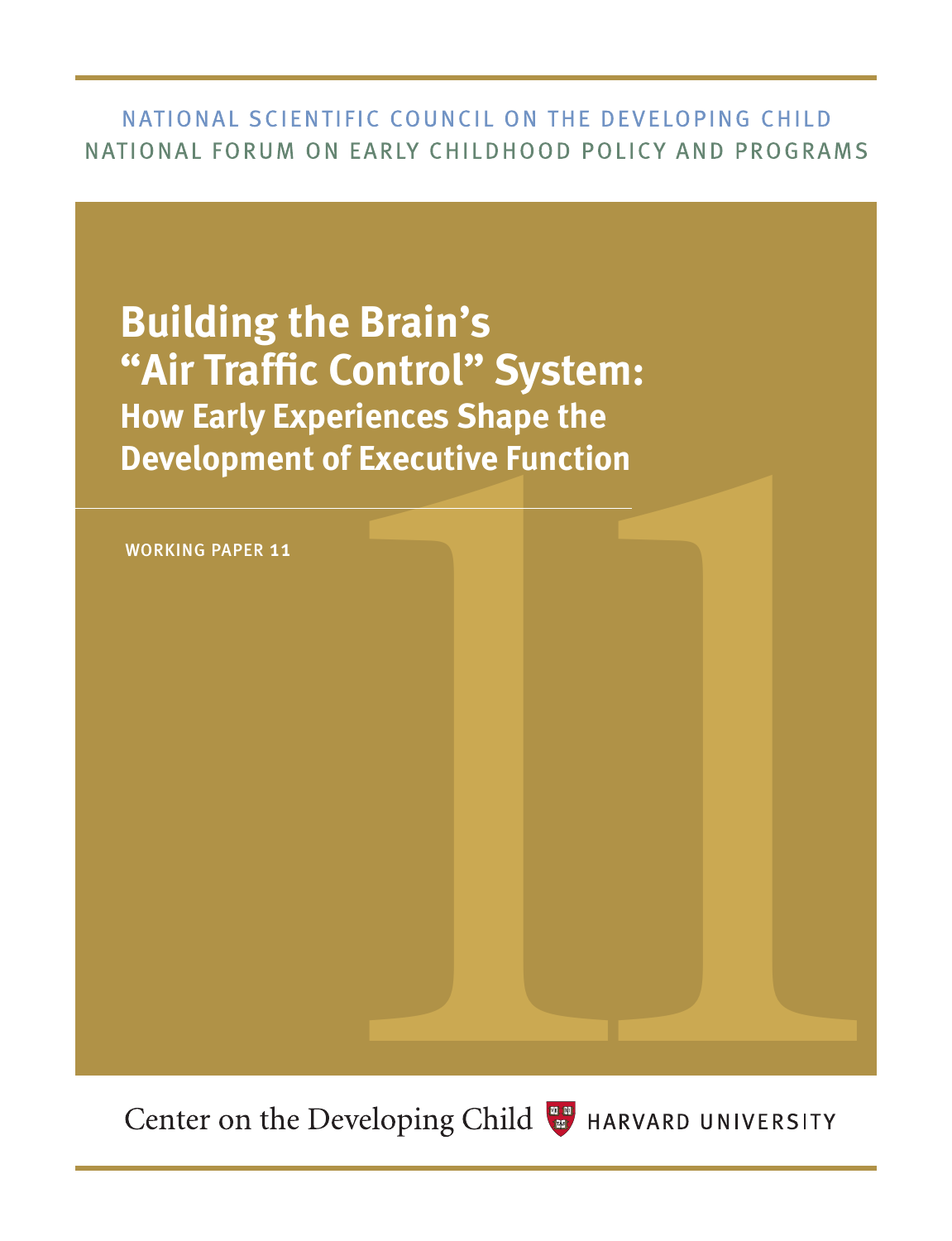# NATIONAL FORUM ON EARLY CHILDHOOD POLICY AND PROGRAMS

#### **Jack P. Shonkoff, M.D., Co-Chair**

Julius B. Richmond FAMRI Professor of Child Health and Development, Harvard School of Public Health and Harvard Graduate School of Education; Professor of Pediatrics, Harvard Medical School and Children's Hospital Boston; Director, Center on the Developing Child at Harvard University

**Greg J. Duncan, Ph.D., Co-Chair** Distinguished Professor, Department of Education, University of California, Irvine

### **Philip A. Fisher, Ph.D., Science Director**

Professor of Psychology and Director, Stress Neurobiology and Prevention Research Laboratory, University of Oregon; Senior Scientist, Oregon Social Learning Center

**Katherine Magnuson, Ph.D.**

Associate Professor, School of Social Work, University of Wisconsin, Madison

#### **C. Cybele Raver, Ph.D.**

Director, Institute of Human Development and Social Change; Professor, Department of Applied Psychology, Steinhardt School of Culture, Education and Human Development, New York University

### **Hirokazu Yoshikawa, Ph.D.**

Professor of Education, Harvard Graduate School of Education

#### **CONTRIBUTING MEMBERS**

#### **Susan Nall Bales**

President, FrameWorks Institute

### **Jeanne Brooks-Gunn, Ph.D.**

Virginia and Leonard Marx Professor of Child Development and Education,Teachers College and the College of Physicians and Surgeons; Co-Director, National Center for Children and Families; Co-Director, Institute for Child and Family Policy, Columbia University

### **Bernard Guyer, M.D., M.P.H.**

Zanvyl Kreiger Professor of Children's Health, Emeritus, Johns Hopkins Bloomberg School of Public Health

#### **Deborah Phillips, Ph.D.**

Professor of Psychology and Associated Faculty, Public Policy Institute; Co-Director, Research Center on Children in the U.S., Georgetown University

## NATIONAL SCIENTIFIC COUNCIL ON THE DEVELOPING CHILD

### **Jack P. Shonkoff, M.D., Chair**

Julius B. Richmond FAMRI Professor of Child Health and Development; Director, Center on the Developing Child at Harvard University

### **Pat Levitt, Ph.D., Science Director**

Director, Zilkha Neurogenetic Institute; Provost Professor of Neuroscience, Psychiatry & Pharmacy; Chair, Department of Cell and Neurobiology, Keck School of Medicine, University of Southern California

#### **W. Thomas Boyce, M.D.**

Sunny Hill Health Centre/BC Leadership Chair in Child Development; Professor, College for Interdisciplinary Studies and Faculty of Medicine, University of British Columbia

#### **Nathan A. Fox, Ph.D.**

Distinguished University Professor; Director, Child Development Laboratory, University of Maryland College Park

#### **Megan Gunnar, Ph.D.**

Regents Professor and Distinguished McKnight University Professor, Institute of Child Development, University of Minnesota

#### **Linda C. Mayes, M.D.**

Arnold Gesell Professor of Child Psychiatry, Pediatrics, and Psychology, Yale Child Study Center; Special Advisor to the Dean, Yale School of Medicine

### **Bruce S. McEwen, Ph.D.**

Alfred E. Mirsky Professor; Head, Harold and Margaret Milliken Hatch Laboratory of Neuroendocrinology, The Rockefeller University

### **Charles A. Nelson III, Ph.D.**

Richard David Scott Chair in Pediatric Developmental Medicine Research, Children's Hospital Boston; Professor of Pediatrics and Neuroscience, Harvard Medical School

#### **Ross Thompson, Ph.D.**

Professor of Psychology, University of California, Davis

## **CONTRIBUTING MEMBERS**

### **Susan Nall Bales** President, FrameWorks Institute

### **Judy Cameron, Ph.D.**

Professor of Psychiatry, University of Pittsburgh

#### **Greg Duncan, Ph.D.**

Distinguished Professor, Department of Education, University of California, Irvine

### **Philip A. Fisher, Ph.D.**

Professor of Psychology and Director, Stress Neurobiology and Prevention Research Laboratory, University of Oregon; Senior Scientist, Oregon Social Learning Center

### **William Greenough, Ph.D.**

Swanlund Professor of Psychology, Psychiatry, and Cell and Developmental Biology; Director, Center for Advanced Study at University of Illinois, Urbana-Champaign

### **Eric Knudsen, Ph.D.**

Edward C. and Amy H. Sewall Professor of Neurobiology, Stanford University School of Medicine

### **Deborah Phillips, Ph.D.**

Professor of Psychology and Associated Faculty, Public Policy Institute; Co-Director, Research Center on Children in the U.S., Georgetown University

### **Arthur J. Rolnick, Ph.D.**

Senior Fellow and Co-Director, Human Capital Research Collaborative, Humphrey School of Public Affairs, University of Minnesota

**AND COUNCIL**

**FUNDING SUPPORT FOR THE FORUM** 

## **Birth to Five Policy Alliance**

**Buffett Early Childhood Fund**

**Casey Family Programs**

**Norlien Foundation**

**An Anonymous Donor**

#### **PARTNERS**

**FrameWorks Institute**

**National Governors Association Center for Best Practices**

## **National Conference of State Legislatures**

Please note: The content of this paper is the sole responsibility of the authors and does not necessarily represent the opinions of the funders or partners.

The authors gratefully acknowledge the comments on the manuscript provided by Karen Bierman, Ph.D., Pennsylvania State University; Adele Diamond, Ph.D., University of British Columbia; and Philip Zelazo, Ph.D., University of Minnesota.

Suggested citation: Center on the Developing Child at Harvard University (2011). *Building the Brain's "Air Traffic Control" System: How Early Experiences Shape the Development of Executive Function: Working Paper No. 11*.<http://www.developing> child.harvard.edu

© February 2011, Center on the Developing Child at Harvard University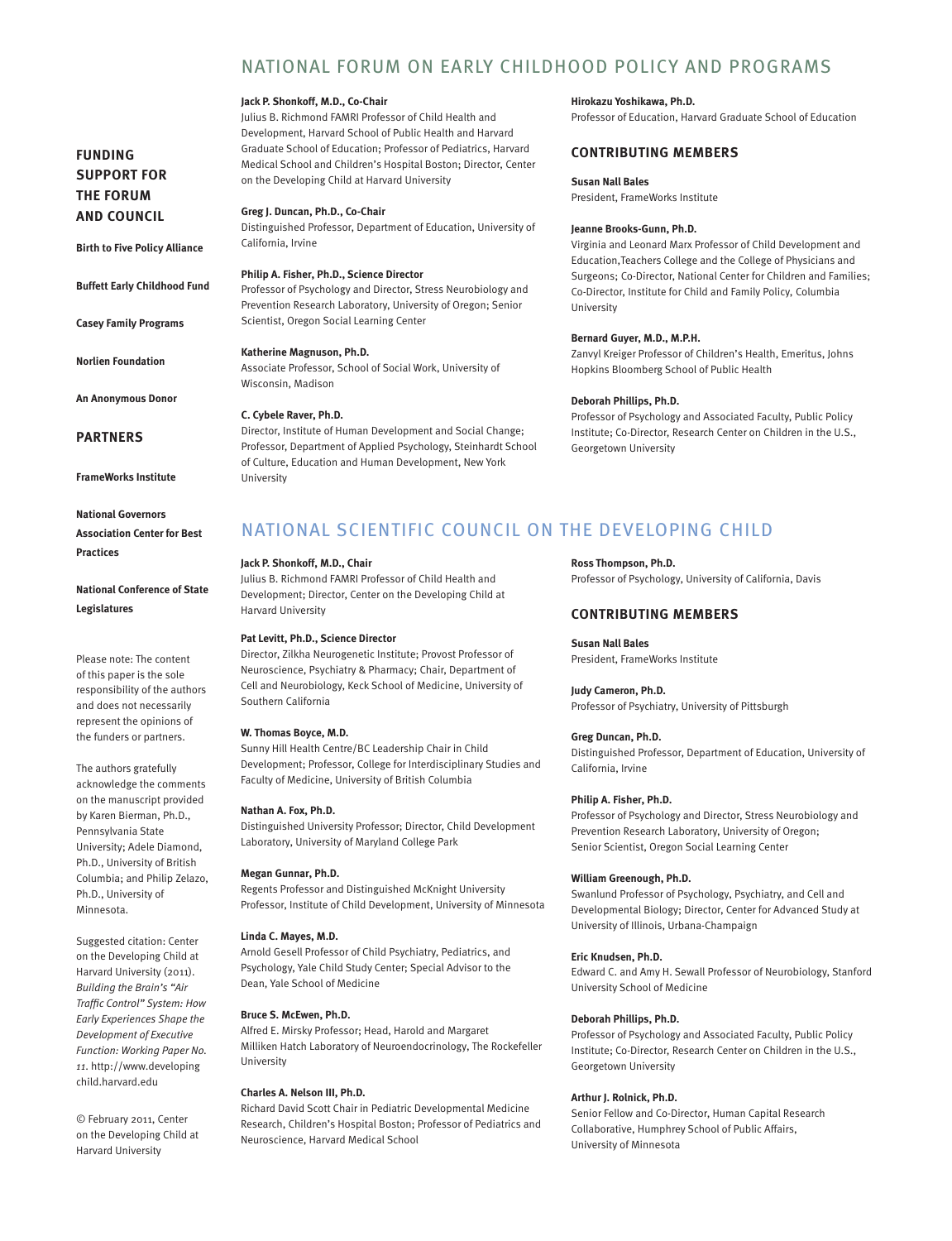# **The Issue**

we prepare dinner while simultaneously helping our children with their homework and making notes about appointments we need to schedule for the week. We focus on our jobs when we need to and our families when they need us. We remember the phone number that our neighbor just gave us so we can write it down as soon as we find a pen. We take a deep breath, rather than honk, if the car in front of us fails to move immediately when the light turns green. As adults, our capacities to multitask, to display self-control, to follow multiple-step directions even when interrupted, and to stay focused on what we are doing despite ever-present distractions are what undergird the deliberate, intentional, goal-directed behavior that is required for daily life and success at work. And while there are cognitive limits to anyone's ability to multi-task effectively, we need and rely on these basic skills in all areas of our lives. Without them, we could not solve complicated problems and make decisions, persist at tedious but important tasks, make plans and adjust them when necessary, recognize and correct mistakes, control our impulsive behavior, or set goals and monitor our progress toward meeting them. Children need to develop these skills, too, in order to meet the many challenges they will face on the road to becoming productive, contributing members of their communities.

As essential as they are, we aren't born with the skills that enable us to control impulses, make plans, and stay focused. We are born with the *potential* to develop these capacities—or not—depending on our experiences during infancy, throughout childhood, and into adolescence. Our genes provide the blueprint, but the early environments in which children live leave a lasting signature on those genes. This signature influences how or whether that genetic potential is expressed in the brain circuits that underlie the executive function capacities children will rely on throughout their lives. (See Working Paper 10, "Early Experiences Can Alter Gene Expression and Affect Long-Term Development.") These skills develop through practice and are strengthened by the experiences through which they are applied and honed. Providing the support that children need to build these skills at home, in child care and preschool programs, and in other settings they experience regularly is one of society's most important responsibilities.

Being able to focus, hold, and work with information in mind, filter distractions, and switch gears is like having an air traffic control system at a busy airport to manage the arrivals and departures of dozens of planes on multiple runways. In the brain, this air traffic control mechanism is called executive function. This refers to a group of skills that helps us to focus on multiple streams of information at the same time, monitor errors, make decisions in light of available information, revise plans as necessary, and resist the urge to let frustration lead to hasty actions. Acquiring the early building blocks of these skills is one of the most important and challenging tasks of the early childhood years, and the opportunity to build further on these rudimentary capacities is critical to healthy

**Having executive function in the brain is like having an air traffic control system at a busy airport to manage the arrivals and departures of dozens of planes on multiple runways.**

development through middle childhood and adolescence. Just as we rely on our well-developed personal "air traffic control system" to make it through our complex days without stumbling, young children depend on their emerging executive function skills to help them as they learn to read and write, remember the steps in performing an arithmetic problem, take part in class discussions or group projects, and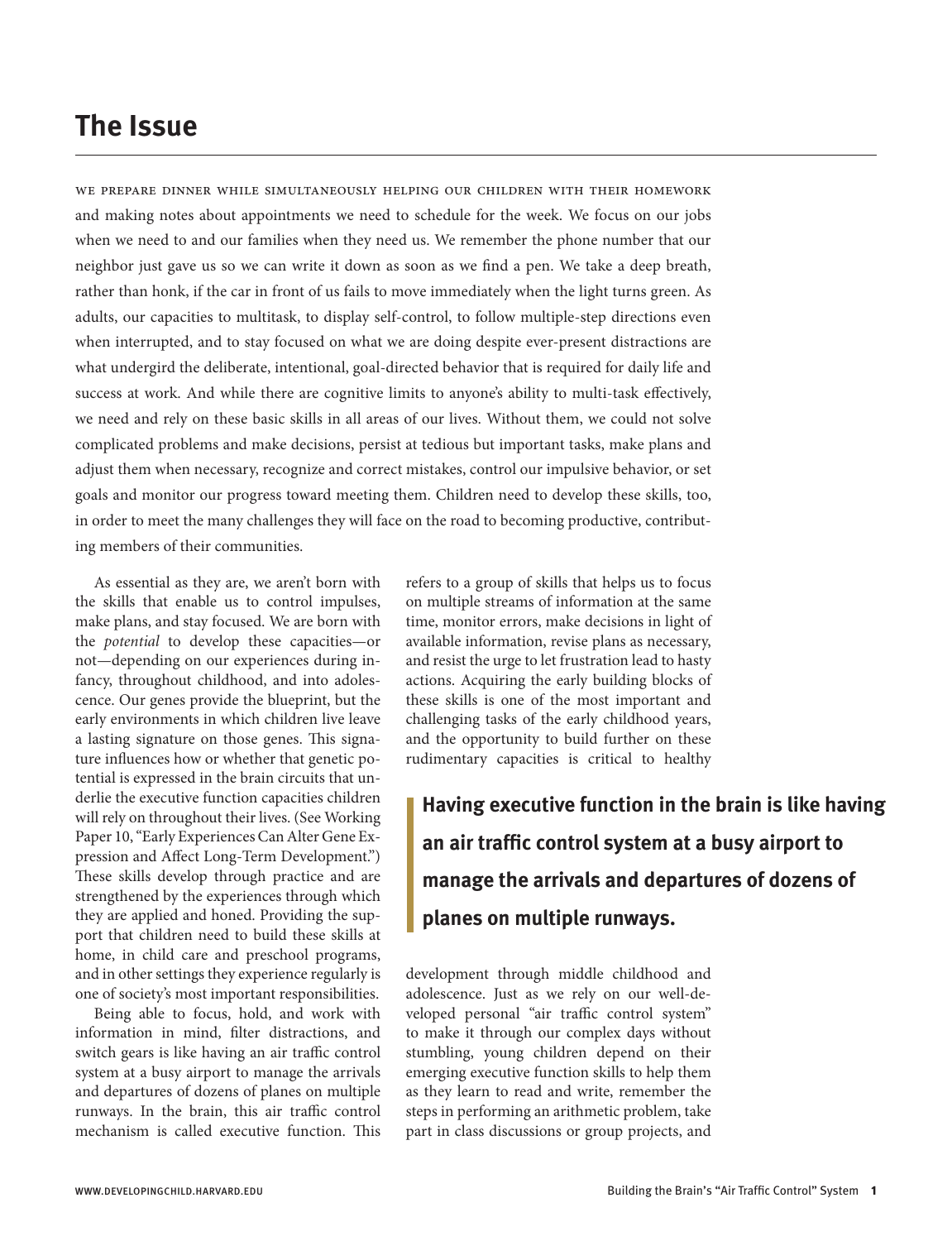# **What Are Executive Functions?**

Completing most tasks requires the successful orchestration of several types of executive function skills. Among scientists who study these functions, three dimensions are frequently highlighted: **Working Memory**, **Inhibitory Control**, and **Cognitive or Mental Flexibility**. 1,2,3 In most real-life situations, these three functions are not entirely distinct, but, rather, they work together to produce competent executive functioning.

**WORKING MEMORY** is the capacity to hold and manipulate information in our heads over short periods of time. It provides a mental surface on which we can place important information so that it is ready to use in the course of our everyday lives. It enables us to remember a phone number long enough to dial it, to return to our place in a magazine article before a friend interrupted us, and to recall whether we had added the salt to what we were cooking before we had to help our child find a missing shoe. It enables children to remember and connect information from one paragraph to the next, to perform an arithmetic problem with several steps, to keep track of the moves and make a logical next step in a game of checkers, and to follow multiple-step instructions without reminders ("go to your cubbies, put away your storybooks, bring back your arithmetic books, and open them to page 30"). It also helps children with social interactions, such as planning and acting out a skit, taking turns in group activities, or easily rejoining a game after stepping away to get a drink of water.

**INHIBITORY CONTROL** is the skill we use to master and filter our thoughts and impulses so we can resist temptations, distractions, and habits and to pause and think before we act. It makes possible selective, focused, and sustained attention, prioritization, and action. This capacity keeps us from acting as completely impulsive creatures who do whatever comes into our minds. It is the skill we call on to push aside daydreams about what we would rather be doing so we can focus on important tasks. It is the skill we rely on to help us "bite our tongue" and say something nice, and to control our emotions at the same time, even when we are angry, rushed, or frustrated. Children rely on this skill to wait until they are called on when they know the answer, to be good at games like "Simon Says" and "Red Light/Green Light," to stop themselves from yelling at or hitting a child who has inadvertently bumped into them, and to ignore distractions and stay on task in school.

**COGNITIVE OR MENTAL FLEXIBILITY** is the capacity to nimbly switch gears and adjust to changed demands, priorities, or perspectives. It is what enables us to apply different rules in different settings. We might say one thing to a co-worker privately, but something quite different in the public context of a staff meeting. If a friend asks if we like her new haircut and we don't, we are able to flexibly shift to the social convention that governs not hurting people's feelings. Likewise, we teach our children about "outside voices" and "inside voices" and the different situations in which they should use each. As the author of *The Executive Brain,* Elkhonon Goldberg, notes, "The ability to stay on track is an asset, but being 'dead in the track' is not."4 Stated differently, self-control and persistence are assets, rigidity is not. Cognitive flexibility enables us to catch mistakes and fix them, to revise ways of doing things in light of new information, to consider something from a fresh perspective, and to "think outside the box." If the "church in two blocks" where we were told to turn right is actually a school, we adjust and turn anyway. If we are missing a recipe ingredient, we call a neighbor or make a substitution. Children deploy this skill to learn exceptions to rules of grammar, to approach a science experiment in different ways until they get it to work, or to try different strategies when they are working out a conflict with another child.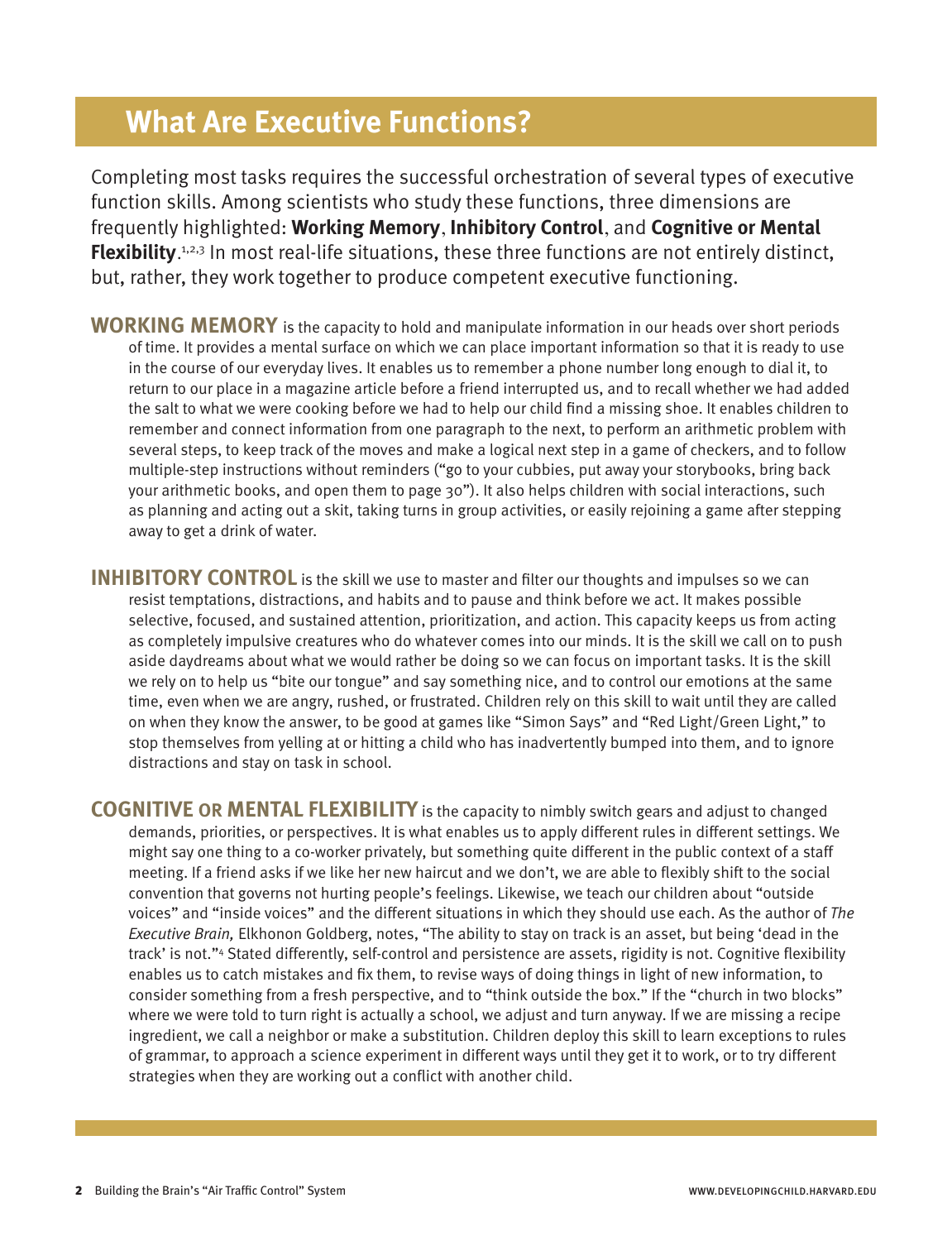enter into and sustain play with other children. The increasingly competent executive functioning of childhood and adolescence enable children to plan and act in a way that makes them good students, classroom citizens, and friends. Children who do not have opportunities to use and strengthen these skills, and, therefore, fail to become proficient-or children who lack the capacity for proficiency because of disabilities or, for that matter, adults who lose it due to brain injury or old age—have a very hard time managing the routine tasks of daily life. Studying, sustaining friendships, holding down a job, or managing a crisis pose even bigger challenges.

The process of development is sometimes portrayed as one in which children gradually manage more and more aspects of their environments and lives on their own. We would not trust two-year-olds to stop going after a ball just because it rolled into the street, get ready in the morning (brush their teeth, pick out their clothes, and get dressed) by themselves, or even clean up their toys without reminders. Adults set up the framework (i.e., establishing routines, providing cues, breaking big tasks into smaller chunks) that helps children use the executive function skills they are developing to the best of their abilities. We call these techniques "scaffolding." Just as a scaffold supports workers while a building is being erected, adults can use these activities to support the emergence of children's executive function skills until they can practice and perform them on their own. And, just as construction workers remove the scaffolding when the building itself can support them, over time we can reduce scaffolding activities and allow children to organize themselves and get their tasks done without constant reminders and direction.

Elementary school teachers are keenly aware of executive function skills. It is often within the group setting of a classroom and the demands of schoolwork that delays or deficits in the development of age-expected executive function skills are first noted. Teachers identify problems with paying attention, managing emotions, completing tasks, and communicating wants and needs verbally as major determinants of whether a child is ready to succeed in the school setting. In many ways, coming to school with a solid base of these foundational executive function skills is more important than whether children know their letters and numbers.<sup>5,6</sup> Imagine a classroom of first graders in which some children are unable to control their impulses, wait their turn, stay focused on their work, or remember instructions. Even when only a couple of the children have underdeveloped executive function abilities, an entire classroom can become disorganized, and precious time will be diverted from productive learning activities. This can have a profound impact on the overall climate of the classroom

# **Executive function skills are crucial building blocks for the early development of both cognitive and social capacities.**

and is often reported by teachers as a source of exasperation and burnout.<sup>7</sup>

The scientific evidence on the development and consequences of executive functioning in the earliest years of life conveys three important messages. First, executive function skills are crucial building blocks for the early development of both cognitive and social capacities. Second, both normative differences in the nature and pace of individual developmental trajectories and the impacts of significant adversity will affect how the development of executive functioning will unfold for any given child. Third, several interventions focused on supporting the development of specific executive function skills have demonstrated at least short-term effectiveness, with evidence also emerging that they may have impacts on other aspects of learning as well.

Executive functions underlie a broad range of large and small (as well as complicated and straightforward) life skills, competencies, and behaviors. The lifelong importance of these skills and their effect on learning makes it clear that parents, practitioners, and policymakers alike need to be aware of what we now understand about the development of executive function skills, the experiences that foster the healthy emergence of these skills, and the conditions that appear to undermine them.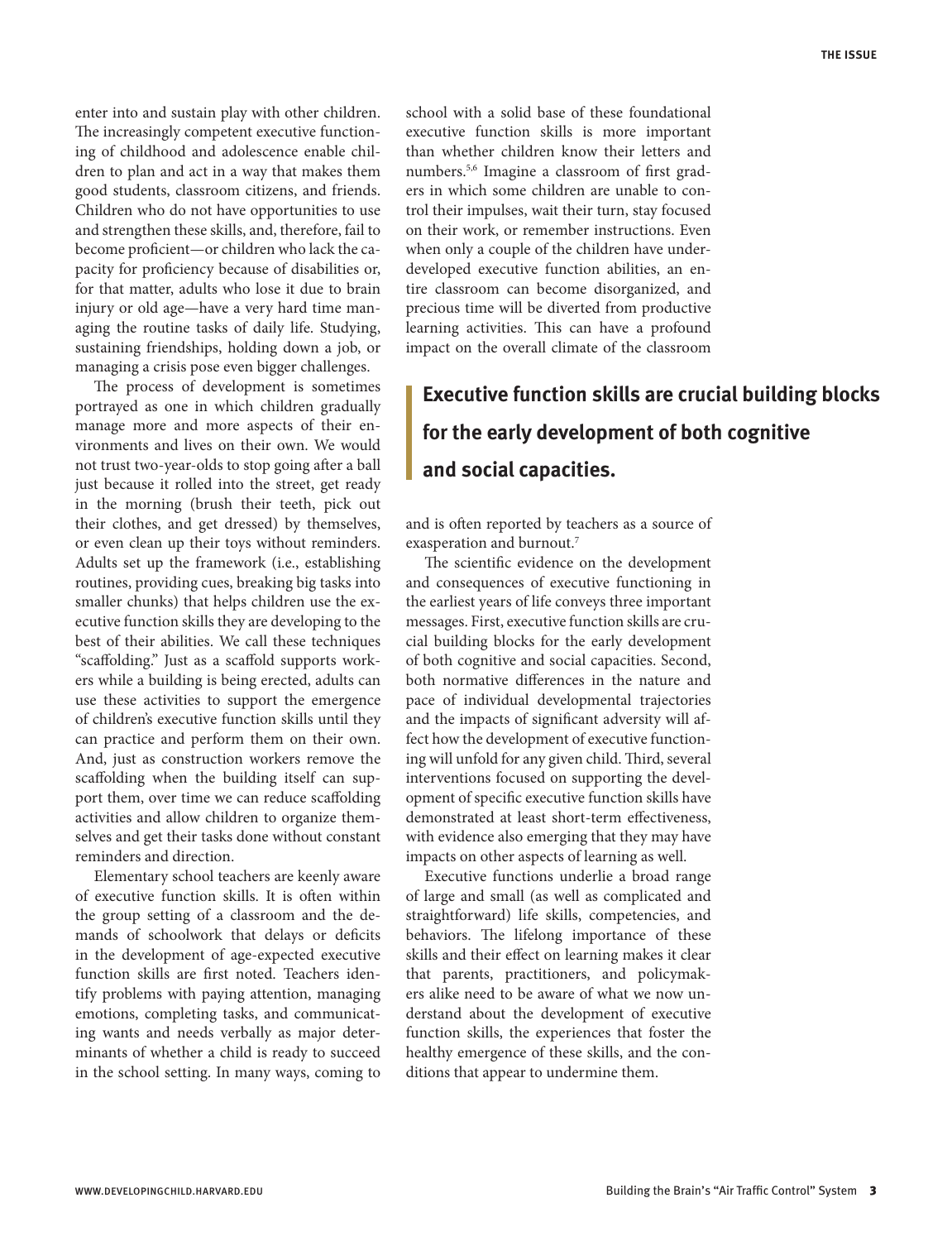# **What Neuroscience and Developmental Research Tell Us**

**The building blocks of children's capacities to retain and use new information, focus attention, control impulses, and make plans are acquired during early childhood, but the full range of executive function skills continues to develop into the adolescent years.** The rudimentary signs of these capacities emerge toward the end of the first year of life. $8,9,10,11,12$  By age three, most children can organize themselves to complete tasks that involve following two rules (e.g., "If it's red, put it here, but if it's blue, put it there."), thus showing that they can direct and re-direct their attention to make deliberate choices (mental flexibility), maintain focus in the face of distractions (inhibitory control), and hold rules "on line" mentally as they figure things out (working memory). While we can see clear evidence that these capacities are developing in the three-year-old, they remain relatively limited. The five-year-old mind, by contrast, is remarkably complex. Older preschoolers are capable of conscious problem-solving that involves the ability to shift their attention from one rule to another that is incompatible with the first, and then back again (e.g., "If it's the color game, put the red square here, but if it's the shape game, put the red square there."). They also have the capacity to inhibit responses that are inappropriate even if they are highly desirable (e.g., "I want to eat the candy right now, but I'll wait, because I will get more candy later if I do.") or habitual (e.g., "I've been sorting by color for five minutes, but now I need to shift to the shape rule."), and to execute multi-step, deliberate plans (e.g., "To stack these balls in the right order with just three moves, I need to start here, do this next, and then do that."). A more familiar demonstration of this remarkable development can be seen in the growing proficiency with which young children play "Simon Says" and "Red Light/Green Light." At age 5, these skills are just emerging and still require considerable practice. They are also heavily dependent on the situation and a child's experience with it, and there are large individual differences in children's capacity to deploy these evolving skills. By age 7, some of the capabilities and brain circuits underlying executive function skills are remarkably similar to those found in adults.<sup>3</sup> Once these foundational capacities for directing attention, keeping rules in mind, controlling impulses, and enacting plans are in place, the subsequent developmental tasks of refining them and learning to deploy them more efficiently can proceed into the adolescent and early adult years as tasks grow increasingly complicated and challenging.

**Scientists are making major strides in identifying the key brain regions on whose development the healthy emergence of these executive function skills depends.** These include circuits and systems that primarily involve the prefrontal cortex, but also include the anterior cingulate, parietal cortex, and hippocampus. The gradual acquisition of executive function skills corresponds closely to the extended development of these prefrontal brain regions from infancy through late adolescence.<sup>8,13,14,15</sup> The formative development of these regions occurs during early childhood, as the relevant circuits emerge, mature, and forge critical interconnections. These circuits are then refined and made more efficient during adolescence and into the early adult years. It is also important to note that the brain regions and circuits associated with executive functioning have extensive interconnections with deeper brain structures that control the developing child's responses to threat and stress.<sup>16,17,18</sup> This implies that the developing executive functioning system both influences and is affected by the young child's experience and management of threat, stress,<sup>10,19</sup> and strong emotions. Thus, extended exposure to threatening situations can compromise the development and deployment of executive function skills, yet well-developed capabilities in these areas can also help children (and adults) manage stress effectively.

**Executive functioning is distinct from (yet foundational to) school readiness and academic success.** Scientists who study executive function skills refer to them as the biological foundation for school readiness.<sup>20,21</sup> They argue that strong working memory, cognitive self-control, and attentional skills provide the basis upon which children's abilities to learn to read, write, and do math can be built. In practice, these skills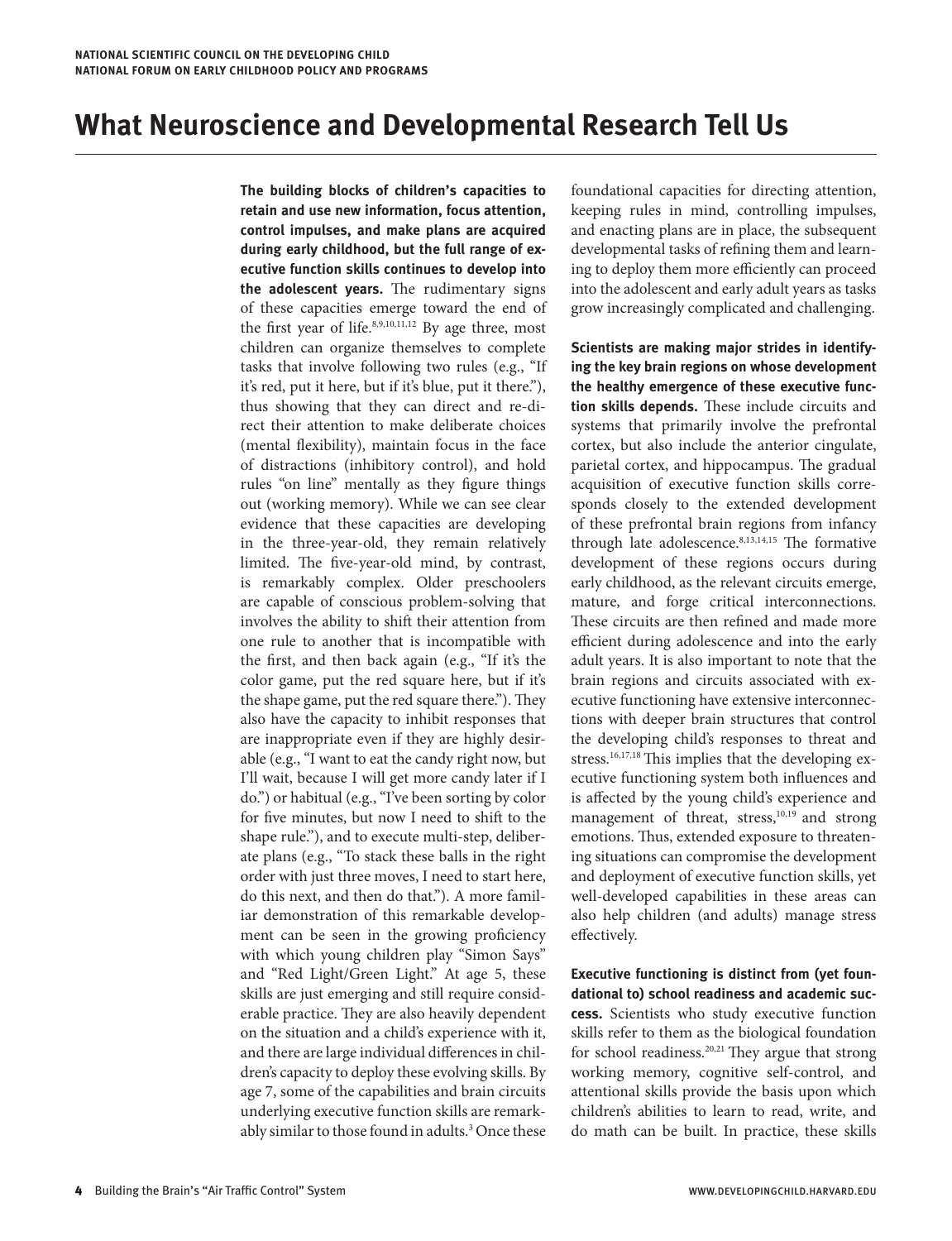support the process (i.e., the *how*) of learning focusing, remembering, planning—that enables children to effectively and efficiently master the *content* (i.e., the *what*) of learning—reading, writing, computation. They enable children to acquire knowledge and to participate in the school experience as actively engaged and competent learners. Children with stronger working memory, inhibition, and attentional skills also have been found to make larger gains on tests of early math, language, and literacy development during the preschool years than their peers with weaker executive function skills.22,23,24,25,26,27,28,29 Moreover, the working memory and attention control of economically disadvantaged children at the beginning of preschool predicted kindergarten math and reading achievement over and above the contribution of earlier math and reading ability.30 Similarly, children whose behavior was well-regulated and who demonstrated academic engagement at the beginning of the Head Start year scored higher on tests of early reading

and language skills in first grade, compared with children who demonstrated less well-developed executive functioning.<sup>31</sup>

**Children's executive function skills provide the link between early school achievement and social, emotional, and moral development.**  Executive function skills are considered to be a common denominator for both learning and social interaction. Young children who have problems staying focused and resisting urges to respond impulsively—two core executive function skills—not only have trouble in school but also have trouble following directions generally and are at elevated risk of displaying aggressive and confrontational behavior with adults and other children.32,33,34 Executive functions like completing tasks, solving problems, organizing information, and making (and revising, if necessary) deliberate plans, are important facilitators of interpersonal interactions and behavior. Indeed, some researchers have hypothesized that

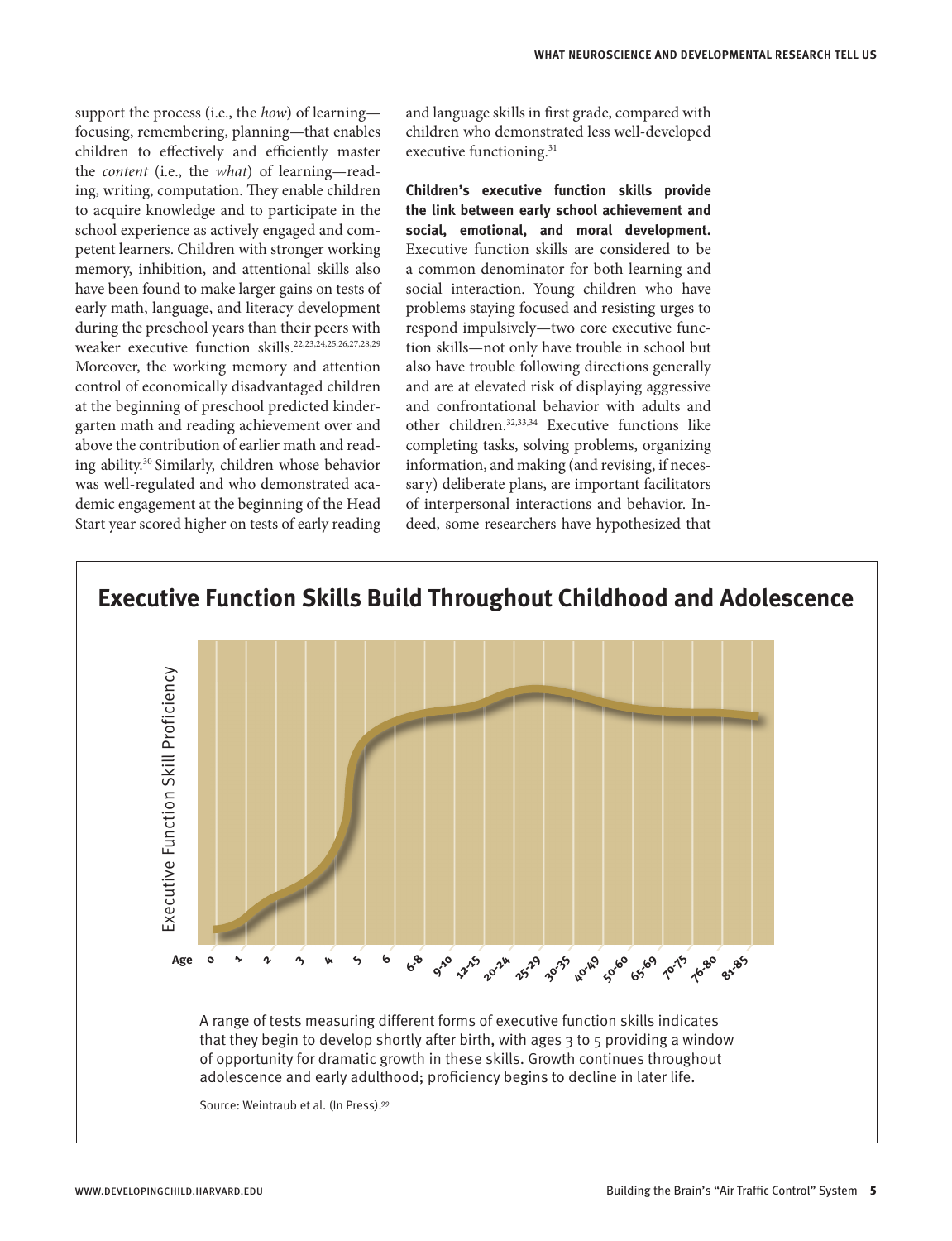the complexity of human social relationships, rather than the need to do higher math, is why the human prefrontal cortex is so large and our executive function abilities are so advanced.<sup>20,35</sup>

Children's social play is believed to be an important practice ground for the development of executive function skills. Partly, this is because children need to test for themselves the skills that adults have been scaffolding for them. For example, they have to come up with the plan for playing house, communicate with each other about role assignments and then remember that Susie will be the bossy older sister, Ralph will play the dog, and Jackie will be the baby. In this scenario, keeping track of what each actor has done and inserting a new piece of the story that makes sense to everyone requires the effective exercise of emerging executive function skills. The child who cannot demonstrate sufficient executive competence either is told what to do by others, gets pushed out, or causes the play to fall apart. As toddlers, children can barely manage to coordinate play with one other child; by the time they enter first grade, they typically can play cooperatively with several children simultaneously and can work on projects that span hours or even days. Children who lag behind in their emerging executive function capacities relative to their age mates find themselves at a disadvantage, because they cannot keep up with the complexity of the play and, therefore, get frustrated, act out, and may cause other children to not want to play with them.<sup>36</sup> Thus, the skills that help children master many academic tasks are the same as those that help them get along with their peers and be viewed as good classroom citizens.

**Large individual differences in executive functioning at kindergarten entry can have important implications for children's adjustment and success in and out of school as well as in their relationships with others.** Children enter school with distinct profiles of strengths and weaknesses in executive function skills.21,37,38 As both teachers and parents know, young children differ widely in how well they are able to adjust their attention, control impulses, follow rules and directions, and adapt to other demands of their environments. Some children have less well-developed executive functioning and are less able to orchestrate their capacities. Children with special needs, such as those

associated with autism, for example, or reading disabilities,<sup>39</sup> may have particular difficulty with executive functioning demands. A child's temperament can also make this orchestration more challenging, as illustrated by individuals who typically react more rapidly and intensely (with either anger and frustration or exuberance) to their experiences.<sup>9,40</sup> Another example of the marked variability in developing skills is the observation that some children can be highly capable in focusing their attention and managing distractions, but have less well-developed working memory capacity. Understanding these individual differences can help adults figure out how much support and structure to provide as children develop and learn. A new generation of educational interventions is available to address this challenge by working with classrooms of children who span the broad spectrum of executive function capacities. (See "What Evaluation Research Tells Us," below.)

**A young child's environment of relationships plays an important role in the development of executive capacities.** Environments that foster executive functioning are characterized by adult-child relationships (both within and outside the home) that guide children from complete dependence on adult support to gradual assumption of the "executive" role for themselves. Such environments neither expect children to have more advanced skills than are reasonable for their age, nor do they treat them as if they had no executive capabilities. Growth-promoting environments provide substantial "scaffolding" to help young children practice emerging skills before they are expected to perform them on their own. Enhancing the development of executive functioning involves sensitive, responsive caregiving and individualized teaching in the context of situations that require making choices, opportunities for children to direct their own activities with decreasing adult supervision over time, effective support of early emotion regulation, promotion of sustained joint attention, and the availability of adults who are not under such pressure that they cannot make time for children to practice their skills.<sup>34,41,42,43,44,45</sup>

Children who routinely experience social interactions that provide these kinds of opportunities are more capable of resisting distractions, controlling their behavior and emotions towards others, complying with adult requests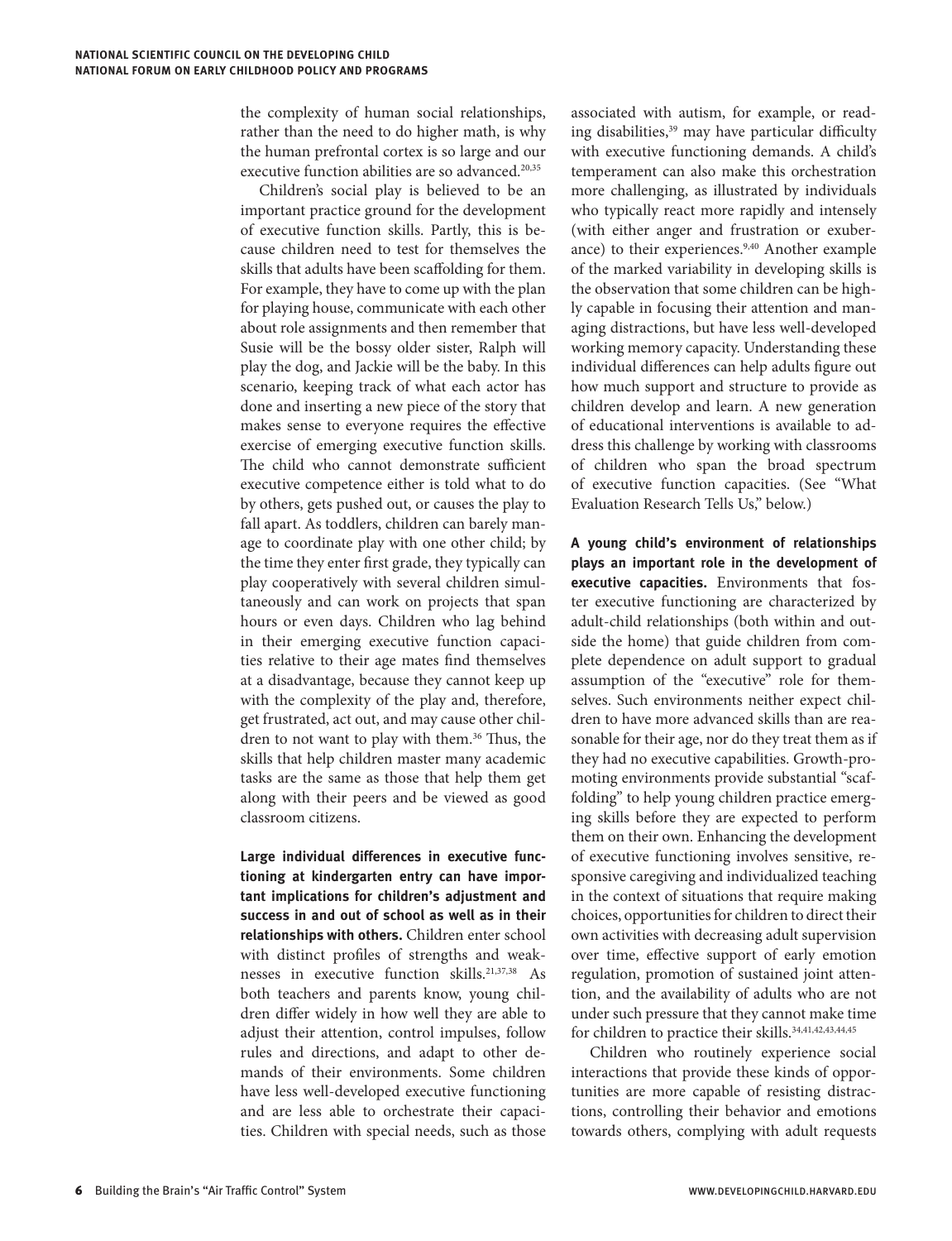and rules, and engaging in goal-directed behavior by the time they get to school. Experts also hypothesize that more ordered and predictable environments foster the development of executive function skills by offering children ample experiences that involve give-and-take interactions with others.<sup>20,46,47,48</sup>

**Adverse environments resulting from neglect, abuse, and/or exposure to violence can impair the development of executive function skills as a result of the disruptive effects of toxic stress on the developing architecture of the brain.**  Chaotic (and thus, from the child's standpoint, unpredictable) environments can also lead to poor self-regulatory behaviors and impulse control.104 A number of studies have shown that exposure to highly stressful early environments is associated with deficits in the development of children's working memory, attention, and inhibitory control skills.<sup>45,49,50</sup> Damaging fear and toxic stress<sup>51,52,53,54</sup> are likely mechanisms that explain these effects, in part, because they affect the chemistry of brain circuits involved in the development of these capacities, and they impair the specific neuronal architecture that is engaged when we try to keep information in working memory, inhibit a habitual action, or address problems in a flexible manner. All adults have had the experience of encountering a threat, being gripped by fear or anxiety, and having trouble thinking. Under such circumstances, the brain goes into high "fight-or-flight" mode, and we have to calm ourselves down before we can mobilize our executive function skills to plan and execute a well-considered response. In adults and children, acute stress can even cause less-efficient prefrontal cortex activity, leading to a temporary "blip" in executive functioning.<sup>105</sup> Thus, chronic fear and anxiety associated with living in highly threatening, chaotic, or stressful environments can make it very difficult for young children to engage their executive abilities—even in situations (like school) where they may, in fact, be safe.<sup>55,56</sup>

**Mounting evidence is revealing the roles played by community, school, and family contexts, as well as socioeconomic status, in the development of executive function skills.** Children from lower (versus higher) socioeconomic backgrounds show poorer performance on tests of working memory, cognitive flexibility, and

inhibition,57,58,59,60,61 as well as electrophysiological evidence of altered prefrontal functioning between ages 7 to 12.<sup>57</sup> One reason that social class may be related to the development of executive function skills is that young children with greater access to resources experience environments that are more likely to contain features that protect and foster the development of these skills (e.g., scaffolding, responsive caregiving, order and predictability, and

# **Children who experience adversity at an early age are more likely to exhibit deficits in executive functioning, suggesting that these capacities are vulnerable to disruption early in the developmental process.**

freedom from sustained threats.) This underscores the importance of efforts to improve children's early environments and experiences as a strategy for increasing the likelihood of positive developmental outcomes later.

**Children who experience adversity at an early age are more likely to exhibit deficits in executive functioning, suggesting that these capacities are vulnerable to disruption early in the developmental process.** Among the conditions that have been studied and found to affect the development of executive function skills are early abuse and neglect,<sup>62</sup> orphanage rearing,<sup>63,64,65</sup> prematurity and/or perinatal complications,<sup>66,67,68</sup> and prenatal alcohol exposure.<sup>69</sup> For example, children with a history of exposure to alcohol before birth have been found to display high levels of impulsivity and disorganization, along with evidence of impaired development of the prefrontal cortex.70 Evidence is also accumulating that childhood maltreatment disrupts the attention systems that affect how children notice, interpret, and respond to social interactions.<sup>71,72</sup> Despite subsequent adoption, maltreated children who experienced unstable foster care placements have been found to perform poorly on tests of executive functioning,<sup>73</sup> as well as to display oppositional behavior towards their adoptive parents. Furthermore, larger numbers of unique foster care placements have been found to predict lower scores on a wide range of neuropsychological executive functioning tests,<sup>74,75</sup>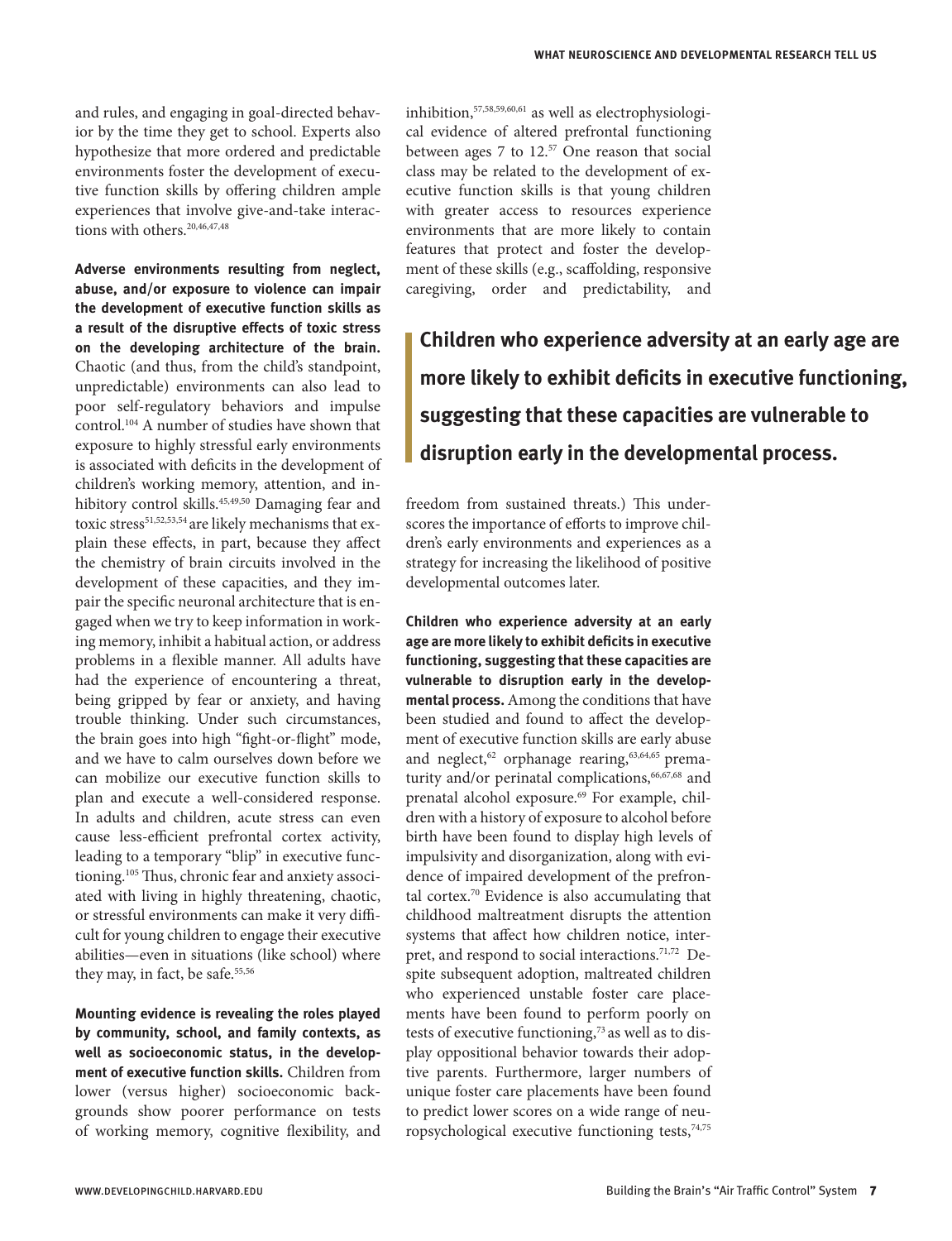suggesting that frequent changes in a child's primary caregiver may disrupt the development of these important skills. In light of this evidence, it is not surprising that children with a history of early social deprivation from being raised in an orphanage have also been found to perform significantly more poorly than their noninstitutionalized peers on neuropsychological tests of executive function skills.<sup>63,64,76</sup> While all young children benefit from experiences that scaffold executive functioning, those who exhibit problems in self-regulation need particularly sensitive adult support. When children have experienced serious trauma or abuse, special concern is always warranted.

# **What Evaluation Research Tells Us**

**The healthy development of executive function skills can be supported with specialized practice and training.** The same neuroplasticity that leaves executive functioning skills vulnerable to genetic and environmental disruption also presents the possibility of actively promoting the successful development of these skills. Thus, scientists and clinicians have begun to design and assess specific training programs aimed at helping young children who face difficulties with several aspects of executive functioning, particularly with attention and working memory. One laboratory-based approach that relies on computerized programs strengthens the neural circuits that control specific executive function skills through "staircase" training that adjusts task difficulty as a child's performance improves.10,77,78,79,80,81,82 In addition to improving targeted skills (such as inhibitory control and attention set shifting), emerging evidence indicates that the benefits of these programs also extend to enhanced performance on tests of general intelligence. Selected measures of brain activity further suggest that these interventions have direct, beneficial effects on the ways in which the prefrontal cortex is developing; however, these effects have not yet been tested on preschool children.

**Focused preschool interventions can also protect and enhance executive functioning.** Recent evaluations of a range of preschool interventions designed to strengthen children's capacities to use these executive function skills in the classroom (in contrast to programs focused primarily on cognitive training) are also demonstrating that these skills are open to improvement during the early childhood years. These interventions tend to adopt one of three strategies: (1) programs aimed explicitly at fostering emerging executive

function skills (e.g., the capacities to retain and use information, focus and resist distractions, and plan actions and revise plans as needed);<sup>83,84</sup> (2) programs that train and support teachers in effective classroom management strategies (e.g., rewarding positive student behavior, redirecting negative behavior), supplemented with the assistance of a mental health consultant who helps with both overall classroom challenges and the needs of particular children;85,86,87 and (3) programs that train teachers to model and coach children as their social-emotional skills are developing, with the focus on children's prosocial behavior, social problem-solving skills, ability to understand and express emotions constructively, and ability to control impulsive behavior and organize themselves to accomplish goals.48,88,89 What these approaches all have in common is a focus on supporting self-control and effective, goal-oriented approaches to learning and social encounters.

The clearest example of the first strategy, known as Tools of the Mind, has been shown to improve the inhibitory skills of children from low-income families above and beyond what has been accomplished from standard classroom practices.84,90,91 Evidence from randomized trials of the second and third approaches have documented significant effects on young children's engagement in academic tasks, attention skills, and control of impulsive behavior.<sup>22,92,93</sup> These interventions also had significant impacts on the quality of the teaching experienced by the children, including improved literacy environments, use of preventive behavior management, and overall more positive emotional climate.<sup>83,94</sup>

A review of existing evaluation data on interventions focused on executive functioning reveals no evidence that one approach is superior to the others. Moreover, little is known about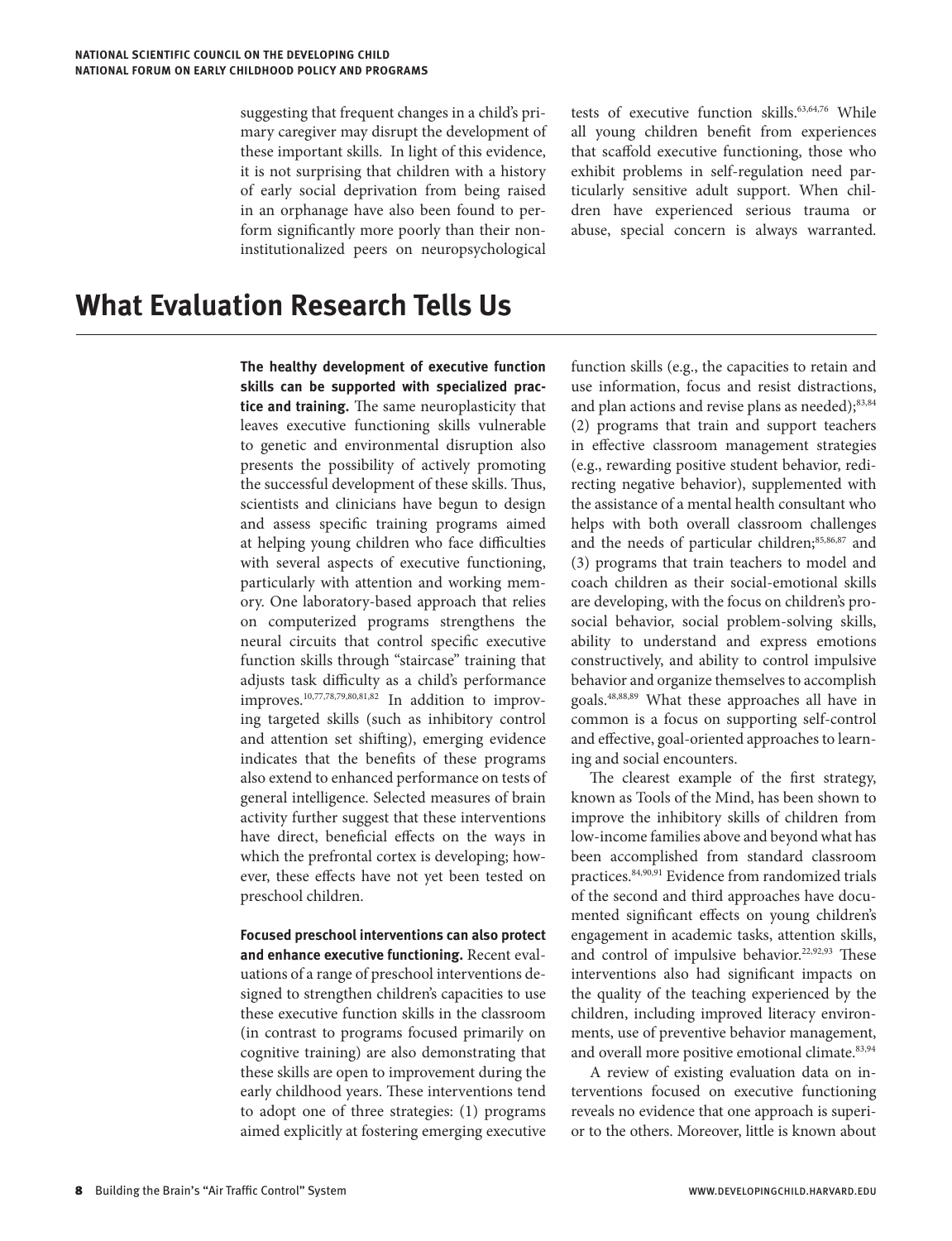

# **WORKING MEMORY**

**ADULT** Can remember multiple tasks, rules, and strategies that may vary by situation

**5-16 YEARS** Develops ability to search varying locations, remember where something was found, then explore other locations (e.g., a game of Concentration or hiding a penny under one of three cups)

**4-5 YEARS** Comprehends that appearance does not always equal reality (e.g., when given a sponge that looks like a rock)

**3 YEARS** Can hold in mind two rules (e.g., red goes here, blue goes there) and act on the basis of the rules

**9-10 MONTHS** Can execute simple means-to-ends tasks and two-step plans; also able to integrate looking one place and acting (e.g., reaching) at another place

**7-9 MONTHS** Develops ability to remember that unseen objects are still there (toy hidden under a cloth); learns to put two actions together in a sequence (remove cloth, grasp toy)

# **INHIBITORY CONTROL**

**ADULT** Consistent self-control; situationally appropriate responses (e.g., resists saying something socially inappropriate, resists "tit for tat" response)

10-18 YEARS Continues to develop self-control, such as flexibly switching between a central focus (such as riding a bike or driving) and peripheral stimuli that may or may not need attention (road signs and pedestrians vs. billboards and passing houses)

**7 YEARS** Children perform at adult levels on learning to ignore irrelevant, peripheral stimuli (such as a dot on the side of a screen) and focus on the central stimulus (such as a picture in the middle of the screen)

**4-5 YEARS** Reductions in perseveration (persisting with following a rule even when knowing that the rule has changed). Can delay eating a treat; also can begin to hold an arbitrary rule in mind and follow it to produce a response that differs from their natural instinct (sort colored cards by shape rather than color)

**9-11 MONTHS** Able to inhibit reaching straight for a visible but inaccessible reward, such as a toy on the other side of a window, and instead delay a moment to recognize the barrier and detour around it

**8-10 MONTHS** Begins to maintain focus despite distractions during brief delays in a task

**6 MONTHS** Rudimentary response inhibition (able to not touch something instructed not to touch)

# **Building the Foundations of an "Air Traffic Control" System in the Brain**

Executive function skills do not just appear in adulthood. They are built over time, starting as early as the first year of life, with more complex skills building on the simpler skills that came before. Executive function skills are also highly interrelated. Just as an air traffic control system requires the interaction of multiple people—pilots, navigators, controllers, weather forecasters—our human executive functioning system requires that each type of skill utilize elements of the others. For example, it takes working memory to hold two rules in mind and inhibitory control to ignore one of the rules in order to flexibly switch between rules as they change. This table presents examples of how these interrelated executive function skills develop when children have the proper scaffolding by adult caregivers.

# **COGNITIVE FLEXIBILITY**

**ADULT** Able to revise actions and plans in response to changing circumstances

**13-18 YEARS** Continued improvement in accuracy when switching focus and adapting to changing rules

**10-12 YEARS** Successfully adapts to changing rules, even along multiple dimensions (okay to shout on playground, not okay in school, okay sometimes in theater rehearsal)

**2-5 YEARS** Succeeds at shifting actions according to changing rules (e.g., takes shoes off at home, leaves on at school, puts on boots for rain)

**9-11 MONTHS** Develops ability to seek alternate methods to retrieve objects beyond directly reaching for what's in view

Sources: Best & Miller (2010)<sup>100</sup>; Diamond (1991a, 1991b, 2002, 2006).101,102,8,103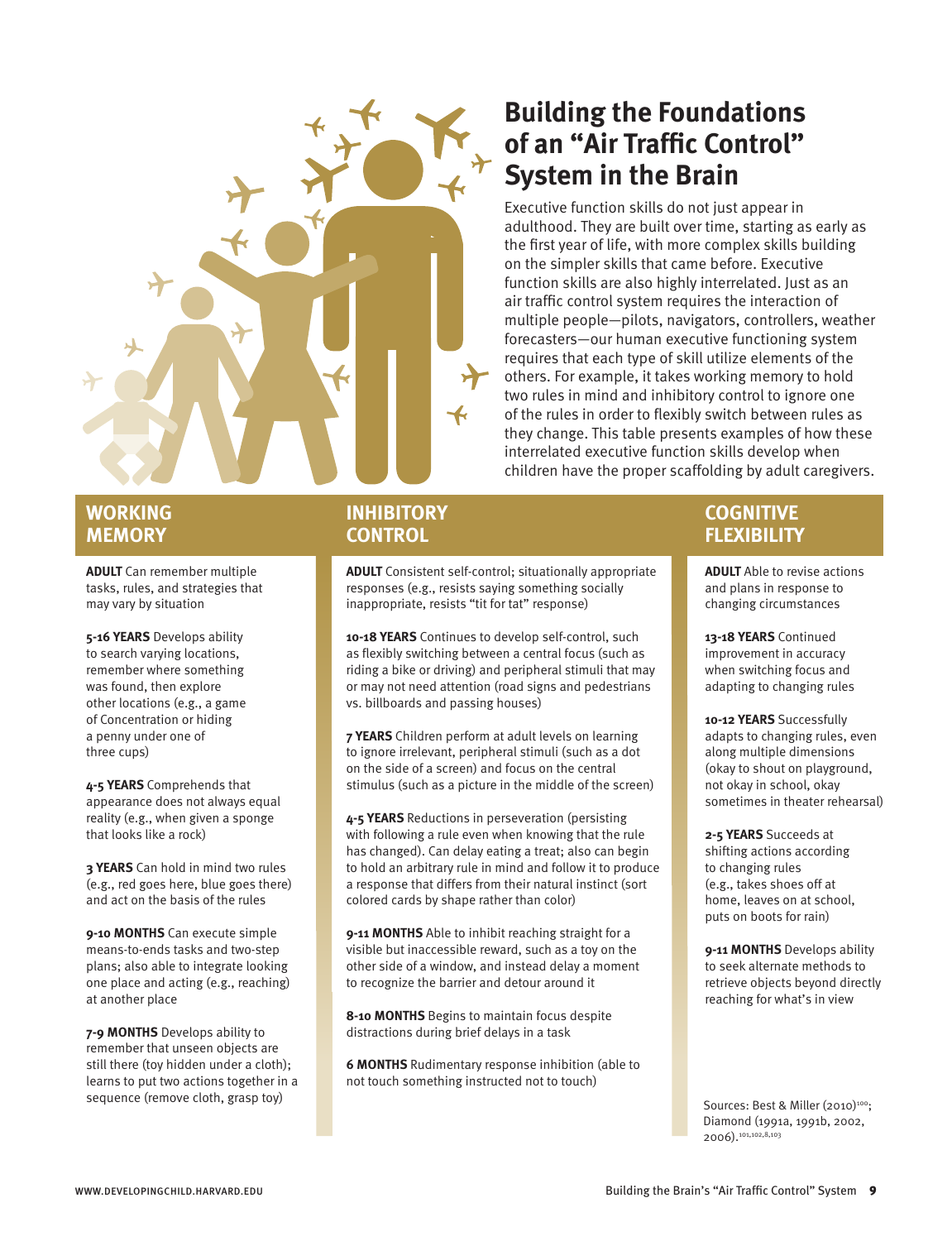*how* these programs produce the benefits that they do. Interventions that include an explicit focus on executive function skills do not need to be implemented separately from those focused on instruction in early literacy and math abilities. Indeed, the complex interactions that occur among executive functioning, social competence, and academic skills in preschool classrooms underscore the likely value of blending interventions designed to strengthen working memory, inhibition, and attention control with curricula focused on early literacy and math skills.<sup>30</sup>

**Improvements in executive functioning extend to young children's performance on measures of social skills and academic performance.** In three randomized trials, children in classrooms that emphasized the improvement of executive function skills through a range of strategies showed improved performance on other developmental outcomes as well. In the first instance, children assigned to Tools of the Mind classrooms showed significant reductions in teacher-rated problem behavior<sup>83</sup> compared

with preschool children in classrooms that focused on literacy instruction without explicit attention to executive functioning. In the second instance, preschoolers who received instruction that included a focus on executive function skills (i.e., attention and impulsivity) showed significant improvements in these capacities compared with their peers who were enrolled in "usual practice" classrooms, which researchers attribute to the concurrent effects on their early literacy and math skills.<sup>92</sup> Children who experienced a curriculum that combined support for executive function skills and an interactive reading program also performed better than their "usual practice" peers on tests of early literacy abilities,<sup>22</sup> as well as on measures of emotional understanding and social problem-solving.48 While we cannot be certain that demonstrated improvements in children's abilities to direct their attention, control impulsive behavior, and stay focused on their schoolwork contributed to their academic gains, evidence is increasingly supporting this interpretation.22,30,48,92,95

# **Correcting Popular Misconceptions of Science**

the fact that young children have a difficult time with self-control, planning, ignoring distractions, and adjusting to new demands is hardly news to the adults who care for them. It is not widely recognized, however, that these capacities do not automatically develop with maturity over time. Furthermore, it is even less well known that the developing brain circuitry related to these kinds of skills follows an extended timetable that begins in early childhood and continues past adolescence and that it provides the common foundation on which early learning and social skills are built. Based on this new understanding, the following common misconceptions about the development of executive function skills can be laid to rest.

**Contrary to popular belief, learning to control impulses, pay attention, and retain information actively in one's memory does not happen automatically as children mature, and young children who have problems with these skills will not necessarily outgrow them.** The evidence is clear

that, by 12 months of age, a child's experiences are helping to lay the foundation for the ongoing development of executive function skills. These early abilities to focus attention, control impulses, and hold information "on-line" in working memory appear to be easily disrupted by highly adverse early experiences or biological disruptions. Evidence also shows that early interventions aimed at improving these capacities before a child enters school can have beneficial impacts across a broad array of important outcomes.

**Contrary to popular belief, young children who do not stay on task, lose control of their emotions, or are easily distracted are not "bad kids" who are being intentionally uncooperative and belligerent.** Young children with compromised or delayed executive function skills can display very challenging behaviors for which they are often blamed. In most circumstances, however, it is the protracted development of the prefrontal cortex that is to "blame." Efforts to help affected children develop better executive function skills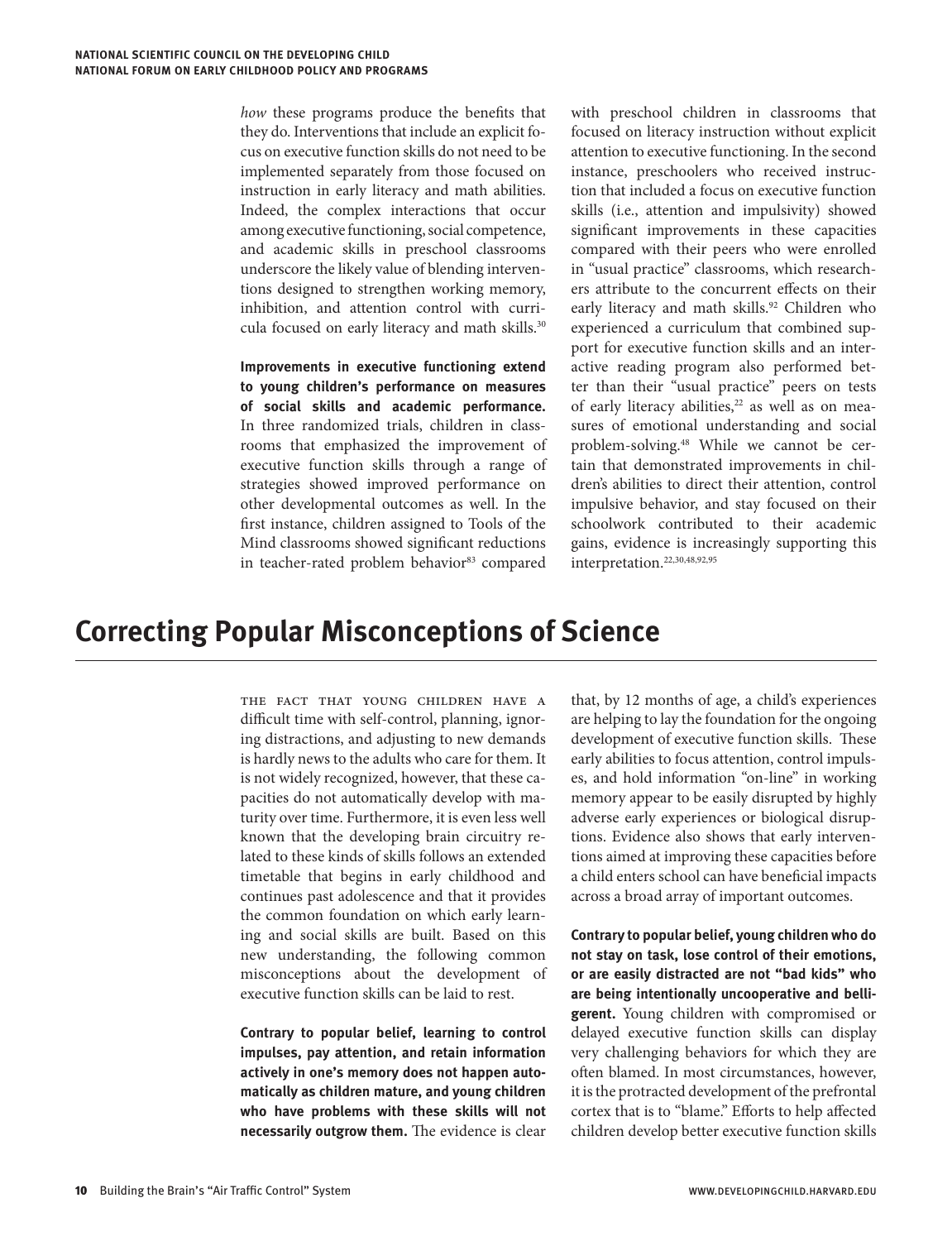and adjustments of the demands placed upon them to avoid overtaxing their capabilities are much more helpful than punishment for difficult behavior. Particularly when adverse experiences or environments elicit a toxic stress response,<sup>96</sup> it can be very difficult for even the most competent children to enlist whatever executive function skills they have. In these circumstances, the provision of a safe and predictable environment offers the sense of security needed for successful behavior change to occur.

**Contrary to the theory that guides some early education programs that focus solely on teaching letters and numbers, explicit efforts to foster executive functioning have positive influences on instilling early literacy and numeracy skills.** Early evidence from randomized trials of interventions designed to foster the cluster of executive function skills (working memory, attention, inhibitory control, etc.) indicates benefits in early literacy and math skills compared with children who experience "regular" classroom activities.48,92 Indeed, there is also evidence that emerging executive function skills contribute to early reading and math achievement during the pre-kindergarten years and into kindergarten. $^{28,30}$  This is not surprising insofar as the acquisition of traditional academic skills depends on a child's capacity to follow and remember classroom rules, control emotions,

focus attention, sit still, and learn on demand through listening and watching. Neuroscientists are also beginning to relate specific aspects of executive functioning, notably attentional skills, to specific steps involved in learning to read and to work with numbers.<sup>9</sup>

It is important to emphasize that this research

**Early education policies that emphasize literacy instruction alone are missing an important opportunity to increase their effectiveness by including attention to the development of executive functioning skills.**

is in its infancy, and much remains to be learned. Not only do we need to understand the effectiveness factors that account for the emerging impacts on school readiness from interventions designed to focus on executive function skills, but we also need to examine whether effective early education programs that focus directly on social, numeracy, and language skills also have positive impacts on executive functioning. Thus, the highly interrelated nature of these capacities makes it difficult to label any single intervention as focused explicitly (or not) on the critical domains of executive functioning.

# **The Science-Policy Gap**

as adults, most of us deploy executive functioning automatically (and virtually unconsciously) in our everyday lives, as we strive to accomplish both short-term tasks and longer-term goals. Yet, a growing body of evidence shows that acquiring this bundle of skills and putting those skills to work in a variety of roles, such as friend, family member, and student, is highly challenging for many young children—and may explain many disparities in later school achievement. Despite this mounting evidence, little attention has been paid to the development and implementation of strategies to identify children who are at risk for poor executive functioning and to provide supports for them, their families, and the other adults

who care for them. This gap between what we know and what we do is illustrated by the following three examples.

**Early education policies that emphasize literacy instruction alone are missing an important opportunity to increase their effectiveness by including attention to the development of executive function skills.** Emerging evidence from early intervention programs explicitly aimed at fostering these skills indicates that beneficial effects on components of executive function (e.g., attention, working memory) also have positive secondary impacts, such as improving the quality of teaching that children receive (including improved literacy environments) and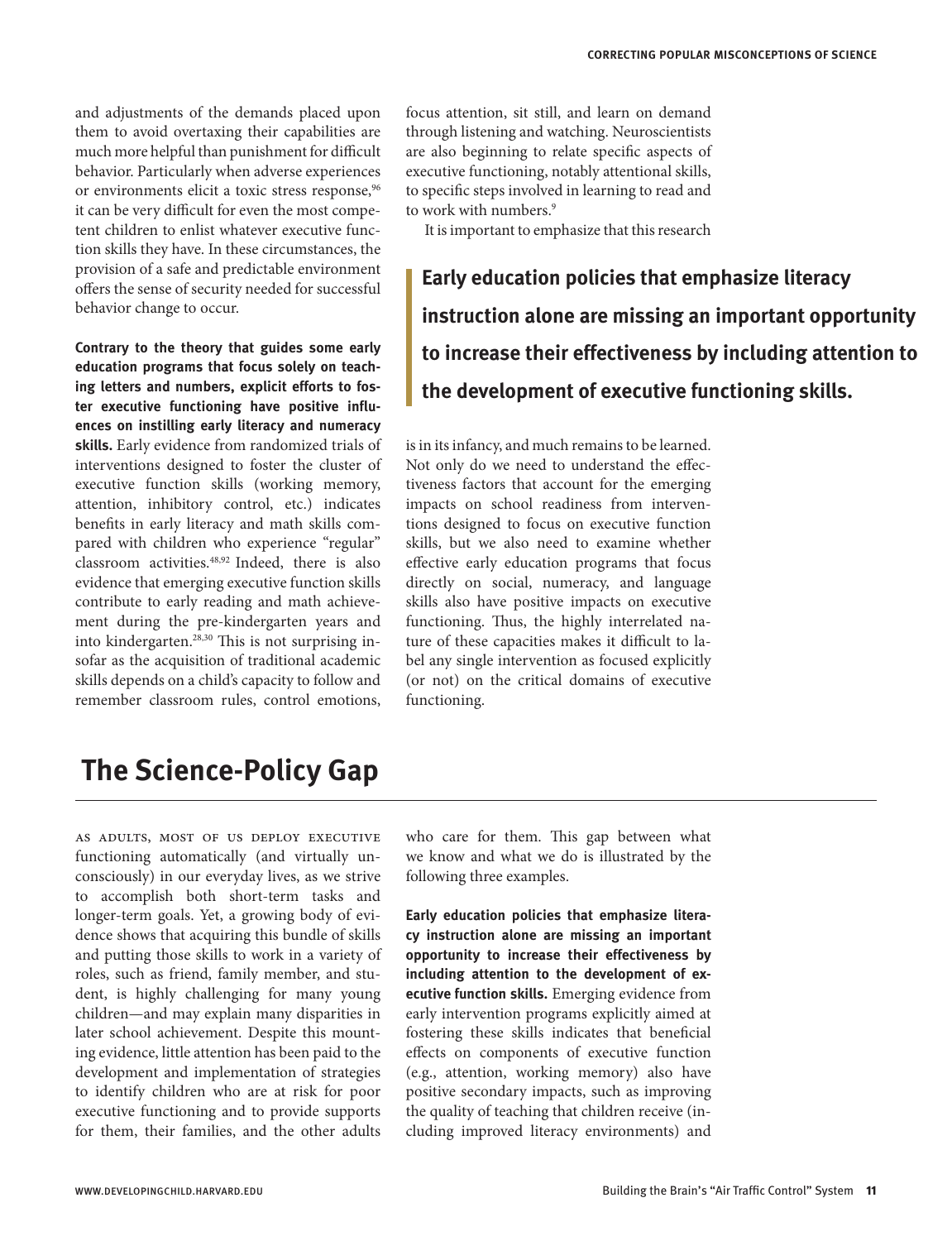the promotion of other facets of early learning, including task engagement and reading skills. Indeed, the most effective early education programs of the future are likely to teach preschool curriculum content (e.g., early literacy, math, social skills) in a way that optimizes the scaffolding and practice of executive function skills.

**The expulsion of young children from prekindergarten programs97,98 because of unmanageable behavior illustrates the need for greater availability of expertise and resources to improve the executive function skills of vulnerable young children.** Research shows that young children who have problems staying focused and controlling impulsive, reactive behavior—two core executive function skills—are at elevated risk of experiencing behavior problems. Evidence from kindergarten teachers who rank self-control and sustained attention as more critical for school readiness than content knowledge<sup>6</sup> further highlights the importance of supporting the early development of executive function skills as a critical prerequisite to a successful transition into school. The extent to which the combination of serious self-regulation problems in young children and excessive stress experienced by early childhood teachers leads to a greater likelihood of expulsion from preschool

programs underscores the need for greater attention to innovative interventions that promote more adaptive behavior.

**The lack of services that directly address sources of toxic stress during the earliest years of life indicates a disconnect between policies and the known vulnerability of many aspects of brain development (including executive function skills) to the effects of early adversity and the need for preventive policies to reduce such lost opportunities.** It is widely understood that biologically based sources of vulnerability, (e.g., prematurity and other medical complications at birth) and disruptions in brain architecture related to dif ficulties in early rearing conditions (e.g., child abuse and neglect) place children at tremendous risk for developmental problems ranging from attachment disorders to learning disabilities. Emerging evidence also shows that these adverse conditions, as well as low socioeconomic status, place children at a disadvantage with regard to the development of working memory, cognitive flexibility, and behavioral inhibition. This connection between toxic stress and executive functioning suggests new and important opportunities for interventions focused on these skills to improve the likelihood of success in school and later life for children facing adversity.

# **Implications for Policy and Programs**

THE STATE OF SCIENTIFIC KNOWLEDGE ABOUT the development of executive function skills is sufficiently mature to support a number of evidence-based implications for those who develop and implement policies and programs that affect the health and well-being of young children. The following observations warrant particularly careful consideration by policymakers.

**Given the importance of young children's executive function skills and emerging evidence that these capacities can be improved through focused early intervention programs, efforts to support the development of these skills deserve much greater attention in the design of early care and education programs.** In recent years, a growing body of sophisticated intervention and evaluation research has documented positive

short-term impacts for programs aimed explicitly at strengthening young children's executive function skills, including working memory and attentional capacities. Concurrently, evidence from neuroscience is beginning to demonstrate specific changes in the brain that accompany improvements in these skills. Successful interventions have been implemented in a variety of programs that serve low-income children, including Head Start. Although additional replications and evaluations will add important information, the current evidence base is strong enough to warrant systematic, scaled-up initiatives to teach executive function skills in early care and education programs that focus on vulnerable populations in conjunction with evidence-based curricula that promote early literacy and numeracy skills.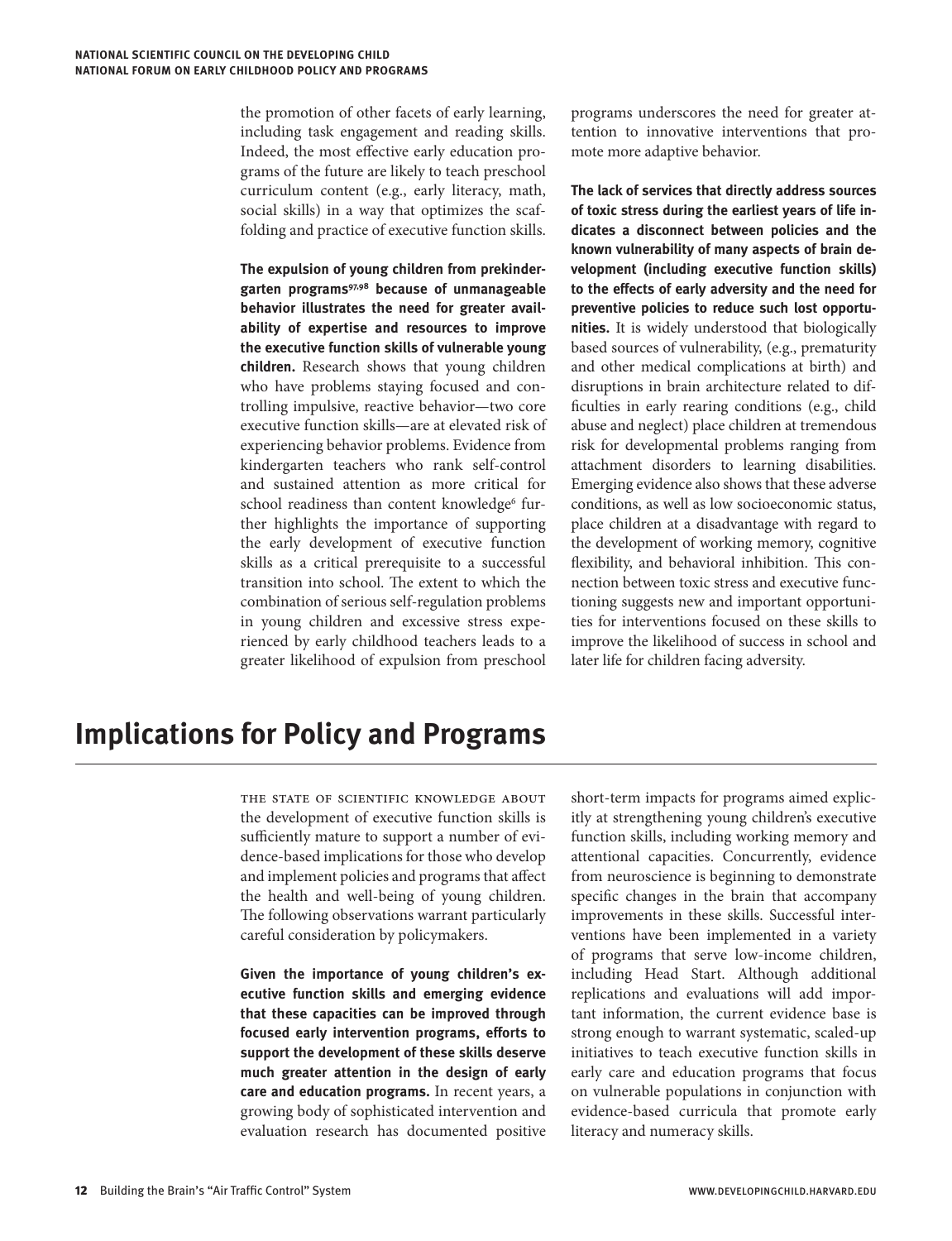**Early care and education professionals—as well as kindergarten and early elementary teachers would be better equipped to understand and address behavioral and learning challenges in their classrooms if they had professional training in (and easy-to-use tools for) the development of executive function skills.** Teacher training programs, including degree programs in schools of education, currently devote little or no time to instruction about the development of executive function skills. Yet, teachers of young children are often the first to recognize serious problems with controlling impulses, focusing attention, staying organized, and following instructions that require well-developed working memory. The consequences of mislabeling these problems as "bad behavior" can be severe, leading, in some instances, to expulsion or inappropriate use of medication and, in others, to a highly disrupted classroom. In simple terms, many young children who need assistance are not getting it. Teachers equipped with knowledge and curriculum tools to support the development of executive function skills would be in a better position to calibrate their expectations to the developing capabilities of young children and better prepared to address these classroom challenges appropriately. They would also be in a better position to call upon specialized mental health consultation, when needed.<sup>52</sup>

**Parents would benefit from greater access to tools and approaches that provide useful knowledge and ways of supporting the early development of executive function skills.**  Lessons learned from interventions that have proven successful in fostering executive

# **References**

- 1. Diamond, A., & Taylor, C. (1996). Development of an aspect of executive control: Development of the abilities to remember what I said and to "Do as I say, not as I do." *Developmental Psychobiology, 29*(4), 315-334.
- 2. Greenberg, M.T., Riggs, N.R. & Blair, C. (2007). The role of preventive interventions in enhancing neurocognitive functioning and promoting competence in adolescence. In D. Romer & E. F. Walker (Eds.), *Adolescent psychopathology and the developing brain: Integrating brain and prevention science* (pp. 441-461). New York: Oxford University Press.

functioning in young children hold considerable promise for incorporation into parentfocused interventions, such as home visiting, parenting education, and family support programs. The translation of effective management

**Adding assessments of executive function skills to the repertoire of evaluation tools used in early childhood programs would not only provide important data for program planning but would also encourage attention to this critical domain of skill development.**

strategies for use in these programs should be a high priority.

**Adding assessments of executive function skills to the repertoire of evaluation tools used in early childhood programs would not only provide important data for program planning but would also encourage attention to this critical domain of skill development.** Policymakers and practitioners measure what they value. The growing availability of valid and practical tools for assessing early executive functioning now makes it feasible for program evaluators to measure impacts on these foundational skills. As attention to executive functioning increases in the early childhood arena, this critical domain of development will receive more prominent attention in the public debate about how best to promote the emerging competencies of young children.

- 3. Rothbart, M.K., Posner, M.I., & Kieras, J. (2006). Temperament, attention and the development of self-regulation. In K. McCartney & D. Phillips (Eds.), *The Blackwell handbook of early child development* (pp. 328-357). Malden, MA: Blackwell Press.
- 4. Goldberg, E. (2001). *The executive brain: Frontal lobes and the civilized mind.* New York: Oxford University Press.
- 5. Lewitt, E. M. & Baker, L. S. (1995). School readiness. *The Future of Children, 5*(2), 128-139.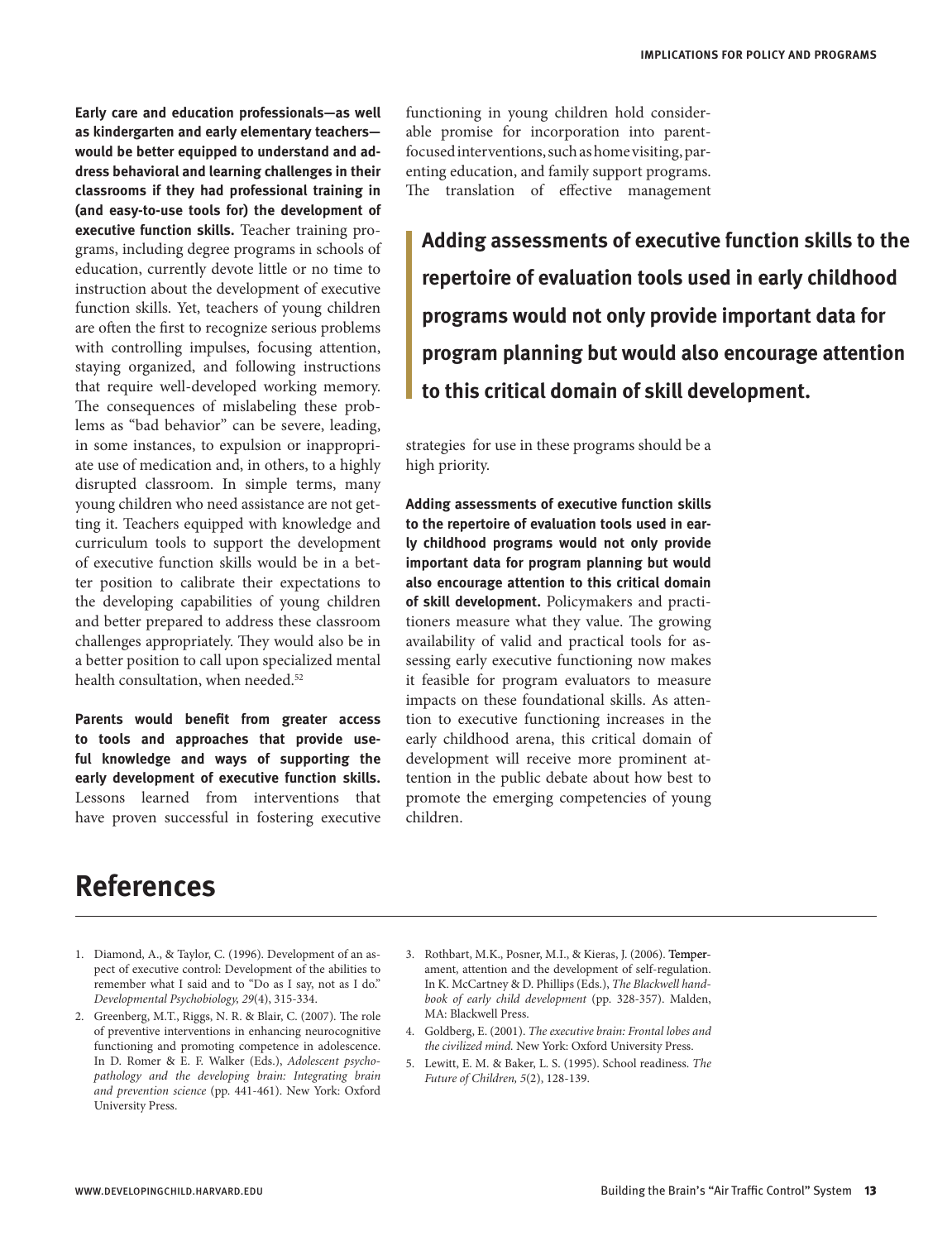- 6. Rimm-Kaufman, S. E., Pianta, R. C., & Cox, M. J. (2000). Teachers' judgments of problems in the transition to kindergarten. *Early Childhood Research Quarterly, 15*(2), 147-166.
- 7. Brouwers, A., & Tomic, W. (2000). A longitudinal study of teacher burnout and perceived self-efficacy in classroom management. *Teaching and Teacher Education, 16*(2), 239- 253.
- 8. Diamond, A. (2002). Normal development of prefrontal cortex from birth to young adulthood: Cognitive functions, anatomy, and biochemistry. In D.T. Stuss & R.T. Knight (Eds.), *Principles of frontal lobe function* (pp. 466- 503). New York: Oxford University Press.
- 9. Posner, M.I. & Rothbart, M.K. (2006). *Educating the*  human brain (1st Ed.). Washington, DC: American Psychological Association.
- 10. Rueda, M.R., Posner, M.I., & Rothbart, M.K. (2005). The development of executive attention: Contributions to the emergence of self-regulation. *Developmental Neuropsychology, 28*(2), 573-594.
- 11. Zelazo, P.D. (2004). The development of conscious control in childhood. *Trends in Cognitive Sciences, 8*(1), 12-17.
- 12. Zelazo, P.D. Carlson, S.M., & Kesek, A. (2008). The development of executive function in childhood. In C.A. Nelson & M. Luciana (Eds.), *Handbook of developmental cognitive neuroscience* (2nd Ed.). (pp. 553-574). Cambridge, MA: The MIT Press.
- 13. Diamond, A. (1988). Abilities and neural mechanisms underlying AB performance. *Child Development, 59*(2), 523-527.
- 14. Goldman-Rakic, P.S. (1987). Circuitry of primate prefrontal cortex and regulation of behavior by representational memory. In F. Plum (Ed.), *Handbooks of physiology: A spectrum of physiological knowledge and concepts: Section 1: Nervous system: Vol. V, 2 parts: Higher functions of the brain* (pp. 373-417). Bethesda, MD: American Physiological Society.
- 15. Rothbart, M.K. & Posner, M.I. (2005). Genes and experience in the development of executive attention and effortful control. In L.A. Jensen & R.W. Larson (Eds.), *New horizons in developmental theory and research* (pp. 101-108). San Francisco: Jossey-Bass.
- 16. Bush, B., Luu, P., & Posner, M.I. (2000). Cognitive and emotional influences in anterior cingulate cortex. Trends *in Cognitive Sciences, 4*(6), 215-222.
- 17. Drevets, W. C., & Raichle, M. E. (1998). Reciprocal suppression of regional cerebral blood flow during emotional versus higher cognitive processes: Implications for interactions between emotion and cognition. *Cognition and Emotion, 12*(3), 353-385.
- 18. Kuhl, J., & Kazén, M. (1999). Volitional facilitation of dif ficult intentions: Joint activation of intention memory and positive affect removes Stroop interference. *Journal of Experimental Psychology: General, 128*(3), 382-399.
- 19. Blair, C., Zelazo, P.D. & Greenberg, M.T. (2005). The measurement of executive function in early childhood. *Developmental Neuropsychology, 28*(2), 561-571.
- 20. Barkley, R.A. (2001). The executive functions and selfregulation: An evolutionary neuropsychological perspective. *Neuropsychology Review, 11*(1), 1-29.
- 21. Blair, C. (2002). School readiness: Integrating cognition and emotion in a neurobiological conceptualization of children's functioning at school entry. *American Psychologist, 57*(2), 111-127.
- 22. Bierman, K.L., Nix, R.L., Greenberg, M.T., Blair, C. & Domitrovich, C.E. (2008). Executive functions and school readiness intervention: Impact, moderation, and mediation in the Head Start REDI program. *Development and Psychopathology, 20*(3), 821-843.
- 23. Blair, C., & Razza, R.P. (2007). Relating effortful control, executive function, and false belief understanding to emerging math and literacy ability in kindergarten. *Child Development, 78*(2), 647-663.
- 24. Espey, K., McDiarmid, M., Kwik, M., Stalets, M., Hamby, A., & Senn, T. (2004). The contribution of executive functions to emergent mathematic skills in preschool children. *Developmental Neuropsychology, 26*(1), 465-486.
- 25. Fuchs, L.S., Compton, D.S., Fuchs, D., Paulsen, K., Bryant, J.D. & Hamlett, C.L. (2005). The prevention, identification, and cognitive determinants of math difficulty. *Journal of Educational Psychology, 97*(3), 493-513.
- 26. Gathercole, S.E., Tiffany, C., Briscoe, J., Thorn, A. & the ALSPAC Team. (2005). Developmental consequences of poor phonological short-term memory function in childhood: A longitudinal study. *Journal of Child Psychology and Psychiatry, 46*(6), 598-611.
- 27. Howse, R.B., Calkins, S.D., Anastopoulos, A.D., Keane, S.P., & Shelton, T.L. (2003). Regulatory contributors to children's kindergarten achievement. *Early Education and Development, 14*(1)101-119.
- 28. McClelland, M.M., Cameron, C.E., Connor, C.M., Farris, C.L., Jewkes, A.M., & Morrison, F.J. (2007). Links between behavioral regulation and preschoolers' literacy, vocabulary, and math skills. *Developmental Psychology, 43*(4), 947-959.
- 29. Sektnan, M., McClelland, M.M., Acock, A., & Morrison, F. (In Press). Relations between early family risk, children's behavioral regulation, and academic achievement. *Early Childhood Research Quarterly.*
- 30. Welsh, J.A., Nix, R.L., Blair, C., Bierman, K.L. & Nelson, K.E. (2010). The development of cognitive skills and gains in academic school readiness for children from low-income families. *Journal of Educational Psychology, 102*(1), 43-53.
- 31. Bulotsky-Shearer, R.J., Fantuzzo, J.W., Dominguez, X. & McDermott, P.A. (2009, April). *Unique contribution of social-emotional classroom behavior to school readiness for low-income urban preschool children.* Paper presented at the biennial meetings of the Society for Research in Child Development, Denver, Colo.
- 32. Eisenberg, N., Fabes, R.A., Nyman, M., Bernzweig, J., & Pinuelas, A. (1994). The relations of emotionality and regulation to children's anger-related reactions. *Child Development, 65*(1), 109-128.
- 33. Hill, A.L. Degnan, K.A. Calkins, S.D. & Keane, S.P. (2006). Profiles of externalizing behavior problems for boys and girls across preschool: The roles of emotion regulation and inattention. *Developmental Psychology, 42*(5), 913- 928.
- 34. Kochanska, G., Murray, K., & Coy, K. C. (1997). Inhibitory control as a contributor to conscience in childhood: From toddler to early school age. *Child Development, 68*(2), 263-277.
- 35. Dunbar, R.I.M, & Shultz, S. (2007). Evolution in the social brain. *Science, 317*(5843), 1344-1347.
- 36. Diamantopoulou, S., Rydell, A.M., Thorell, L.B., & Bohlin, G. (2007). Impact of executive functioning and symptoms of attention deficit hyperactivity disorder on children's peer relations and school performance. *Developmental Neuropsychology, 32*(1), 521-542.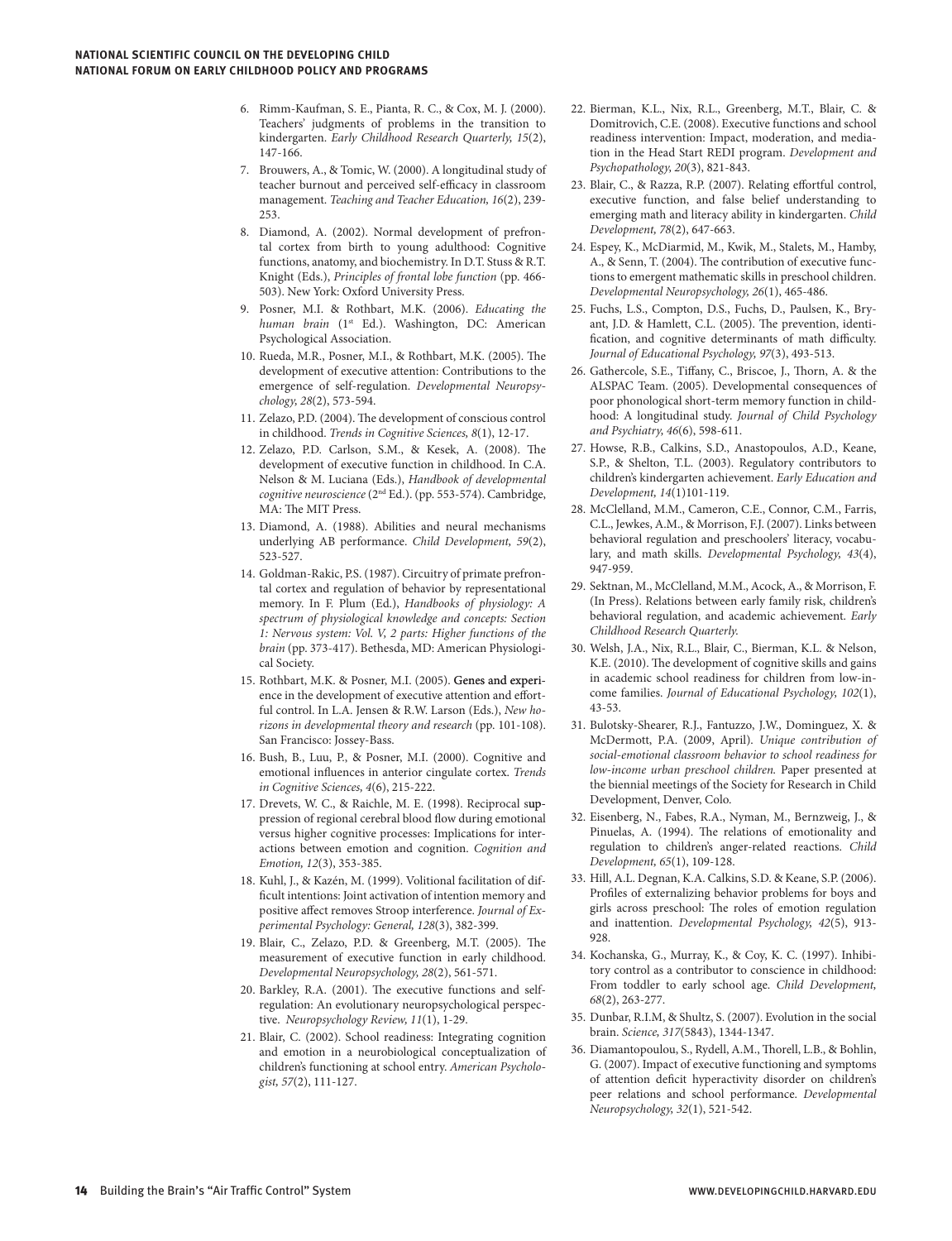- 37. Fantuzzo, J., Bulotsky-Shearer, R., McDermott, P.A., Mc-Wayne, C., Frye, D., & Perlman, S. (2007). Investigation of dimensions of social-emotional classroom behavior and school readiness for low-income urban preschool children. *School Psychology Review, 36*(1), 44-62.
- 38. Raver, C.C., Garner, P., & Smith-Donald R. (2007). The roles of emotion regulation and emotion knowledge for children's academic readiness: Are the links causal? In R.C. Pianta, M.J. Cox, & K.L. Snow (Eds.), *School readiness and the transition to kindergarten in the era of accountability* (pp. 121-147). Baltimore, MD: Paul H. Brookes Publishing Co.
- 39. Swanson, H.L., & Jerman, O. (2007). The influence of working memory on reading growth in subgroups of children with reading disabilities. *Journal of Experimental Child Psychology, 96*(4), 249-283.
- 40. Rothbart, M. K., & Rueda, M. R. (2005). The development of effortful control. In U. Mayr, E. Awh, & S. Keele (Eds.), *Developing individuality in the human brain: A tribute to Michael I. Posner* (pp. 167-188). Washington, DC: American Psychological Association.
- 41. Blair, C. & Diamond, A. (2008). Biological processes in prevention and intervention: The promotion of self-regulation as a means of preventing school failure. *Development and Psychopathology, 20*(3), 899-911.
- 42. Goldsmith, D. F., & Rogoff, B. (1997). Mothers' and toddlers' coordinated joint focus of attention: Variations with maternal dysphoric symptoms. *Developmental Psychology, 33*(1), 113–119.
- 43. Kochanska, G., Murray, K., Jacques, T.Y., & Vandegeest, K. (1996). Inhibitory control of young children and its role in emerging internalization. *Child Development, 67*(2), 490- 507.
- 44. Kochanska, G., & Knaack, A. (2003). Effortful control as a personality characteristic of young children: Antecedents, correlates, and consequences. *Journal of Personality, 71*(6), 1087-1112.
- 45. Lengua, L.J., Honorado, E. & Bush, N.R. (2007). Contextual risk and parenting as predictors of effortful control and social competence in preschool children. *Journal of Applied Developmental Psychology, 28*(1), 40-55.
- 46. Bodrova, E., & Leong, D. J. (2007). Play and early literacy: A vygotskian approach. In K. A. Roskos, & J. F. Christie (Eds.), *Play and literacy in early childhood: Research from multiple perspectives* (2nd ed.). (pp. 185-200). Mahwah, NJ: Lawrence Erlbaum Associates.
- 47. Bodrova, E. & Leong, D. (2005). Promoting student selfregulation in learning. *Education Digest, 71*(2), 54-57.
- 48. Bierman, K.L., Domitrovich, C.E., Nix, R.L., Gest, S.D. Welsh, J.A., Greenberg, M.T., Blair, C., Nelson, K.E, & Gill, S. (2008). Promoting academic and social-emotional school readiness: The Head Start REDI Program. *Child Development, 79*(6), 1802-1817.
- 49. Maughan, A. & Cicchetti, D. (2002). Impact of child maltreatment and interadult violence on children's emotion regulation abilities and socioemotional adjustment. *Child Development, 73*(5), 1525-42.
- 50. O'Connor, T.G., Rutter, M., Beckett, C., Keaveney, L., Kreppner, J.M. (2000). The effects of global severe privation on cognitive competence: Extension and longitudinal follow-up. *Child Development, 71*(2), 376-90.
- 51. National Scientific Council on the Developing Child. (2005). Excessive stress disrupts the architecture of the [developing brain: Working paper no. 3. http://www.devel](http://www.devel-opingchild.net)opingchild[.net](http://www.devel-opingchild.net)
- 52. National Scientific Council on the Developing Child. (2008). Mental health problems in early childhood can impair learning and behavior for life: Working paper no. 6.<http://www.developingchild.net>
- 53. Pollak, S.D., Cicchetti, D., and Klorman, R. (1998). Stress, memory, and emotion: Developmental considerations from the study of child maltreatment. *Development and Psychopathology, 10*(4), 811-828.
- 54. Sanchez, M.M., Ladd, C.O. & Plotsky, P.M. (2001). Early adverse experience as a developmental risk factor for later psychopathology: Evidence from rodent and primate models. *Development and Psychopathology, 3*(3), 419-49.
- 55. Liston, C., McEwen, B.S. & Casey, B.J. (2009). Psychosocial stress reversibly disrupts prefrontal processing and attentional control. *Proceedings of the National Academy of Sciences, 106*(3), 912-917.
- 56. Liston, C., Miller, M.M., Goldwater, D.S., Radley, J.J., Rocher, A.B., Hof, P.R., Morrison, J.H., & McEwen, B. (2006). Stress-induced alterations in prefrontal cortical dendritic morphology predict selective impairments in perceptual attentional set-shifting. The Journal of Neuroscience, *26*(30), 7870-7874.
- 57. Kishiyama, M.M., Boyce, W.T., Jimenez, A.M, Perry, L.M., & Knight, R.T. (2009). Socioeconomic disparities affect prefrontal function in children. *Journal of Cognitive Neuroscience, 21*(6), 1106-1115.
- 58. Li-Grining, C.P. (2007). Effortful control among lowincome preschoolers in three cities: Stability, change, and individual differences. *Developmental Psychology*, 43(1), 208-221.
- 59. Noble, K.G., McCandliss, B.D. & Farah, M.J. (2007). Socioeconomic gradients predict individual differences in neurocognitive abilities. *Developmental Science, 10*(4), 464-480.
- 60. Noble, K.G., Norman, M.F. & Farah, M.J. (2005). Neurocognitive correlates of socioeconomic status in kindergarten children. *Developmental Science, 8*(1), 74-87.
- 61. Mezzacappa, E. (2004). Alerting, orienting, and executive attention: Developmental properties and sociodemographic correlates in an epidemiological sample of young, urban children. *Child Development, 75*(5), 1373-1386.
- 62. Sanchez, M.M., & Pollak, S.D. (2009). Socio-emotional development following early abuse and neglect: Challenges and insights from translational research. In M. de Haan & M.R. Gunnar (Eds.), *Handbook of developmental social neuroscience*. (pp. 497- 520) New York: Guilford Press.
- 63. Bos, K., Fox, N., Zeanah, C.H., & Nelson, C.A. (2009). Effects of early psychosocial deprivation on the development of memory and executive function. *Frontiers in Behavioral Neuroscience, 3*(16). doi: 10.3389/neuro.08.016.2009
- 64. Colvert, E., Rutter, M. Kreppner, J., Beckett, C., Castle, J., Groothues, C. et al. (2008). Do theory of mind and executive function deficits underlie the adverse outcomes associated with profound early deprivation?: Findings from the English and Romanian Adoptees study. *Journal of Abnormal Child Psychology, 36*(7), 1057-1068.
- 65. Gunnar, M.R. (2000). Early adversity and the development of stress reactivity and regulation. In C.A. Nelson (Ed.), *The effects of early adversity on neurobehavioral development: The Minnesota Symposia on Child Psychology: Volume 31* (pp. 163-200). Mahwah, NJ: Lawrence Erlbaum Associates.
- 66. Curtis, W.J., Lindeke, L.L, Georgieff, M.K., & Nelson, C.A. (2002). Neurobehavioral functioning in neonatal intensive care unit graduates in late childhood and early adolescence. *Brain, 125,* 1646-1659.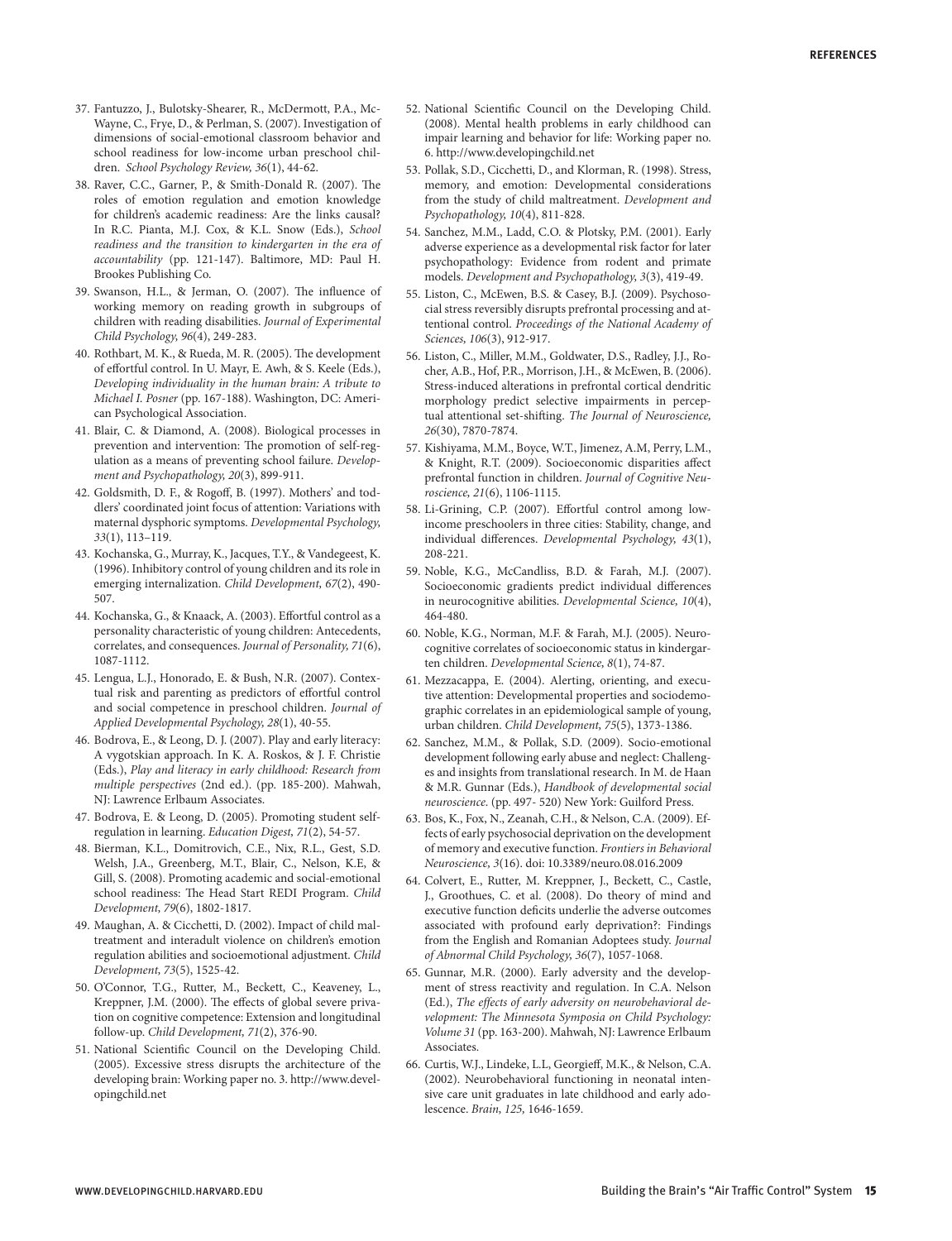- 67. Feldman, R. (2009). The development of regulatory functions from birth to 5 years: Insights from premature infants. *Child Development, 80*(2), 544-561.
- 68. Luciana, M., Lindeke, L., Georgieff, M., Mills, M., & Nelson, C. (1999). Neurobehavioral evidence for workingmemory deficits in school-aged children with histories of prematurity. *Developmental Medicine and Child Neurology, 41*(8), 521-533.
- 69. Jacobson, S.W., & Jacobson, J.L. (2000). Teratogenic insult and neurobehavioral function in infancy and childhood. In C. A. Nelson (Ed.), *The effects of early adversity on neurobehavioral development* (pp. 61-113). Mahwah, NJ: Lawrence Erlbaum Associates.
- 70. Olson, H.C., Streissguth, A.P., Sampson, P.O., Barr, H.M., Bookstein, F.L., and Theide, K. (1997). Association of prenatal alcohol exposure with behavioral and learning problems in early adolescence. *Journal of the American Academy of Child and Adolescent Psychiatry, 36*(9), 1187-94.
- 71. Dodge, K.A., Pettit, G.S., Bates, J.E., & Valente, E. (1995). Social information-processing patterns partially mediate the effect of early physical abuse on later conduct problems. *Journal of Abnormal Psychology, 104*(4), 632-643.
- 72. Pollak, S.D. and Tolley-Schell, S.A.(2003). Selective attention to facial emotion in physically abused children. *Journal of Abnormal Psychology, 112*(3), 323-338.
- 73. Lewis, E. E., Dozier, M., Ackerman, J., & Sepulveda-Kozakowski, S. (2007). The effect of placement instability on adopted children's inhibitory control abilities and oppositional behavior. *Developmental Psychology, 43*(6), 1415–1427.
- 74. Korkman, M., Kirk, U., & Kemp, S.L. (1998). *NEPSY: A developmental neuropsychological assessment.* San Antonio, TX: The Psychological Corporation.
- 75. Pears, K., Bruce, J., Fisher, P., & Kim, H. (2010). Indiscriminate friendliness in maltreated foster children. *Child Maltreatment, 15*(1), 64-75.
- 76. Pollak, S.D., Nelson, C.A., Schlaak, M.F., Roeber, B.J., Wewerka, S.S., Wiik, K.L., Frenn, K.A., Loman, M.M., Gunnar, M.R. (2010). Neurodevelopmental effects of early deprivation in postinstitutionalized children. *Child Development, 81*(1), 224-236.
- 77. Klingberg, T., Fernell, E., Olesen, P.J., Johnson, M., Gustafsson, P., Dahlström, K., Gillberg, C.,G., Forssberg, H., & Westerberg, H. (2005). Computerized training of working memory in children with ADHD: A randomized, controlled trial. *Journal of the American Academy of Child and Adolescent Psychiatry, 44*(2), 177-186.
- 78. Klingberg, T., Forssberg, H., & Westerberg, H. (2002). Training of working memory in children with ADHD. *Journal of Clinical and Experimental Neuropsychology, 24*(6), 781-791.
- 79. Olesen, P.J., Westerberg, H., & Klingberg, T. (2004). Increased prefrontal and parietal activity after training of working memory. *Nature Neuroscience, 7*(1), 75-79.
- 80. Rabiner, D.L., Murray, D.W., Skinner, A.T. & Malone, P.S. (2010). A randomized trial of two promising computerbased interventions for students with attention difficulties. *Journal of Abnormal Child Psychology, 38*(1), 131-142.
- 81. Rueda, M.R., Rothbart, M.K., McCandliss, B.D., Saccomanno, L., & Posner, M.I. (2005). Training, maturation and genetic influences on the development of executive attention. *Proceedings of the National Academy of Sciences of the United States of America, 102*(41), 14931-14936.
- 82. Stevens, C., Fanning, J. Coch, D. Sanders, L., & Neville, H. (2008). Neural mechanisms of selective auditory attention are enhanced by computerized training: Electrophysiological evidence from language-impaired and typically developing children. *Brain Research, 1205,* 55-69.
- 83. Barnett, W. S., Jung, K., Yarosz, D. J., Thomas, J., Hornbeck, A., Stechuk, R., Burns, M. S. (2008). Educational effects of the Tools of the Mind Curriculum: A randomized trial. *Early Childhood Research Quarterly, 23*(3), 299-313.
- 84. Diamond, A., Barnett, W. S., Thomas, J., & Munro, S. (2007). Preschool program improves cognitive control. *Science, 318*(5855), 1387-8.
- 85. Raver, C.C., Jones, S.M., Li-Grining, C.P., Metzger, M., Champion, K.M., & Sardin, L. (2008). Improving preschool classroom processes: Preliminary findings from a randomized trial implemented in Head Start settings. *Early Childhood Research Quarterly, 23*(1), 10-26.
- 86. Raver, C. C., Jones, S. M., Li-Grining, C. P., Zhai, F., Metzger, M. W., & Solomon, B. (2009). Targeting children's behavior problems in preschool classrooms: A cluster-randomized controlled trial. *Journal of Consulting and Clinical Psychology, 77*(2), 302-316.
- 87. Webster-Stratton, C., Jamila Reid, M., & Stoolmiller. M. (2008). Preventing conduct problems and improving school readiness: Evaluation of the Incredible Years Teacher and Child Training Programs in high-risk schools. *Journal of Child Psychology and Psychiatry, 49*(5), 471-488.
- 88. Domitrovich, C.E., Cortes, R., & Greenberg, M.T. (2007). Improving young children's social and emotional competence: A randomized trial of the preschool PATHS curriculum. *Journal of Primary Prevention, 28*(2), 67-91.
- 89. Domitrovich, C. E., Greenberg, M. T., Kusche, C., & Cortes, R. (1999). *Manual for the Preschool PATHS Curricu*lum. South Deerfield, MA: Channing-Bete Company.
- 90. Bodrova, E., & Leong, D.J. (1996). *Tools of the mind: The vygotskian approach to early childhood education.* Englewood Cliffs, NJ: Prentice Hall.
- 91. National Scientific Council on the Developing Child. (2008). Focus and planning skills can be improved before a child enters school. <http://www.developingchild.net>
- 92. Raver, C. C., Jones, S.M., Li-Grining, C., Zhai, F., Bub, K, & Pressler, E. (In Press). CSRP's impact on low-income preschoolers' pre-academic skills: Self-regulation as a mediating mechanism. *Child Development.*
- 93. Riggs, N. R., Greenberg, M. T., Kusché, C. A., & Pentz, M. A. (2006). The mediational role of neurocognition in the behavioral outcomes of a social-emotional prevention program in elementary school students: Effects of the PATHS curriculum. *Prevention Science, 7*(1), 91-102.
- 94. Domitrovich, C.E., Gest, S.D., Gill, S., Bierman, K.L., Welsh, J.A., & Jones, D. (2009). Fostering high-quality teaching with an enriched curriculum and professional development support: The Head Start REDI program. *American Educational Research Journal, 46*(2), 567-597.
- 95. Duncan, G.J., Dowsett, C.J., Claessens, A, Magnuson, K., Huston, A.C., Klebanov, P., Pagani, L.S.., Feinstein, L., Engel, M., Brooks-Gunn, J., Sexton, H., Duckworth, K., & Japel, C. (2007). School readiness and later achievement. *Developmental Psychology, 43*(6), 1428-1446.
- 96. Shonkoff, J.P. Boyce, W.T., McEwen, B.S. (2009). Neuroscience, molecular biology and the childhood roots of health disparities: Building a new framework for health promotion and disease prevention. *JAMA, 301*(21), 2252- 2259.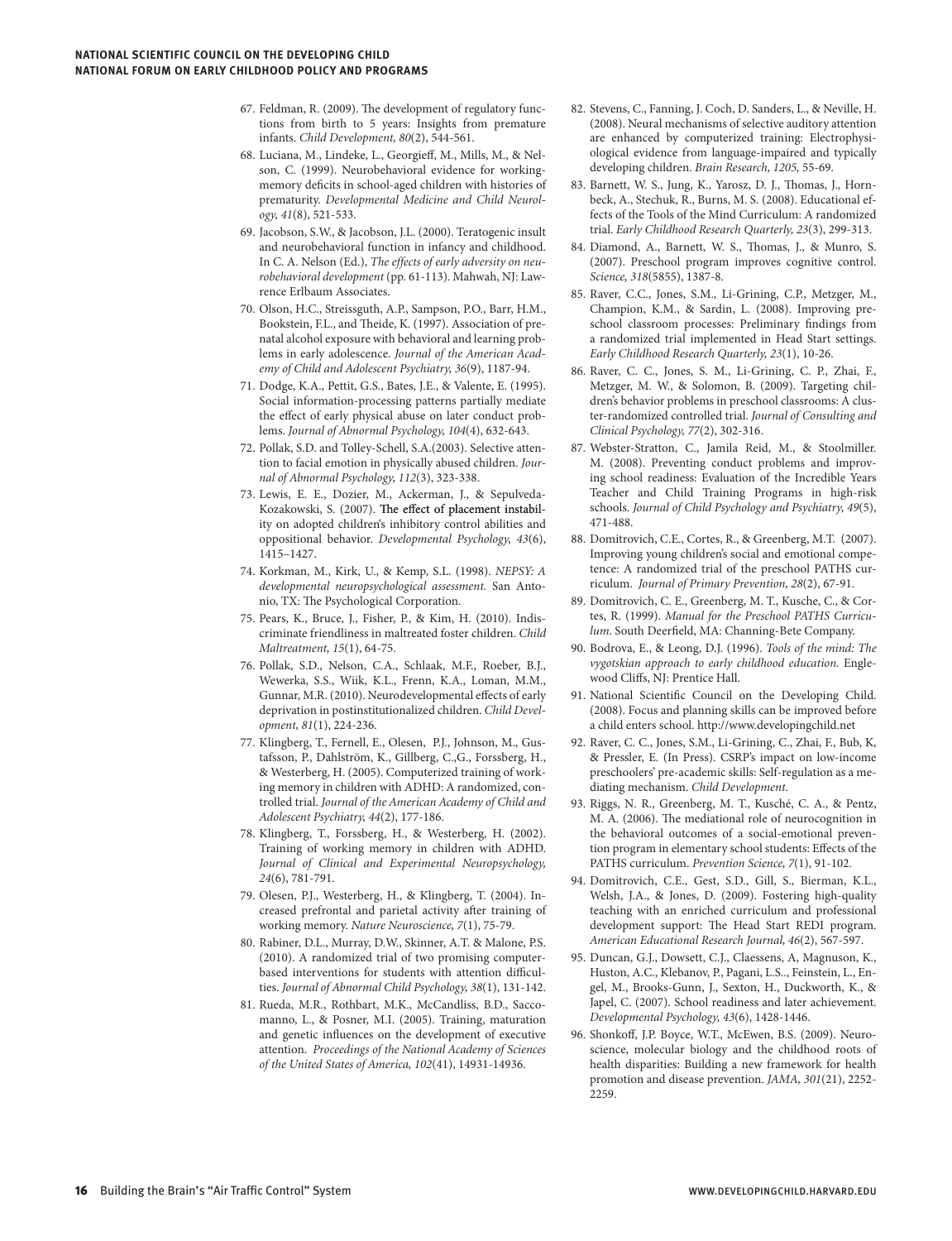- 97. Gilliam, W.S. (2005). Prekindergarteners left behind: Explusion rates in state prekindergarten programs. *FCD Policy Brief Series, No. 3.* New York: Foundation for Child Development.
- 98. Grannan, M., Carlier, C., & Cole, C.E. (1999). *Early childhood care and education explusion prevention project.* Southgate, MI: Downriver Guidance Clinic, Department of Early Childhood Programs.
- 99. Weintraub S., Dikmen, S.S., Heaton, R.K., Tulsky, D.S., Zelazo, P.D., Bauer, P.J., Carlozzi, N.E., Slotkin, J., Blitz, D., Wallner-Allen, K., Fox, N.A., Beaumont, J.L., Mungas, D., Richler, J., Deocampo, J.A., Anderson, J.E., Manly, J.J., Borosh, B., Havlik, R. & Gershon, R. (In Press). NIH Toolbox for the Assessment of Behavioral and Neurological Function: Cognition domain instruments. *Neurology.*
- 100. Best, J.R. & Miller, P.H. (2010). A developmental perspective on executive function. *Child Development, 81*(6), 1641-1660.
- 101. Diamond, A. (1991a). Frontal lobe involvement in cognitive changes during the first year of life. In K.R. Gibson & A.C. Petersen (Eds.), *Brain maturation and cognitive development: Comparative and cross-cultural perspectives*  (pp. 127-180). New York: Aldine de Gruyter.
- 102. Diamond, A. (1991b). Neuropsychological insights into the meaning of object concept development. In S. Carey & R. Gelman (Eds.), *The epigenesis of mind: Essays on biology and cognition* (pp. 67-110). Hillsdale, NJ: Lawrence Erlbaum Associates.
- 103. Diamond, A. (2006). The early development of executive functions. In E. Bialystok & F. Craik (Eds.), *Lifespan cognition: Mechanisms of change* (pp. 70-95). New York: Oxford University Press.
- 104. Evans, G.W., & Wachs, T.D., eds. (2010). Chaos and its influence on children's development: An ecological perspective. Washington, DC: American Psychological Association.
- 105. Arnsten, A. (1998). The biology of being frazzled. Science, 280(5370), 1711-1712.